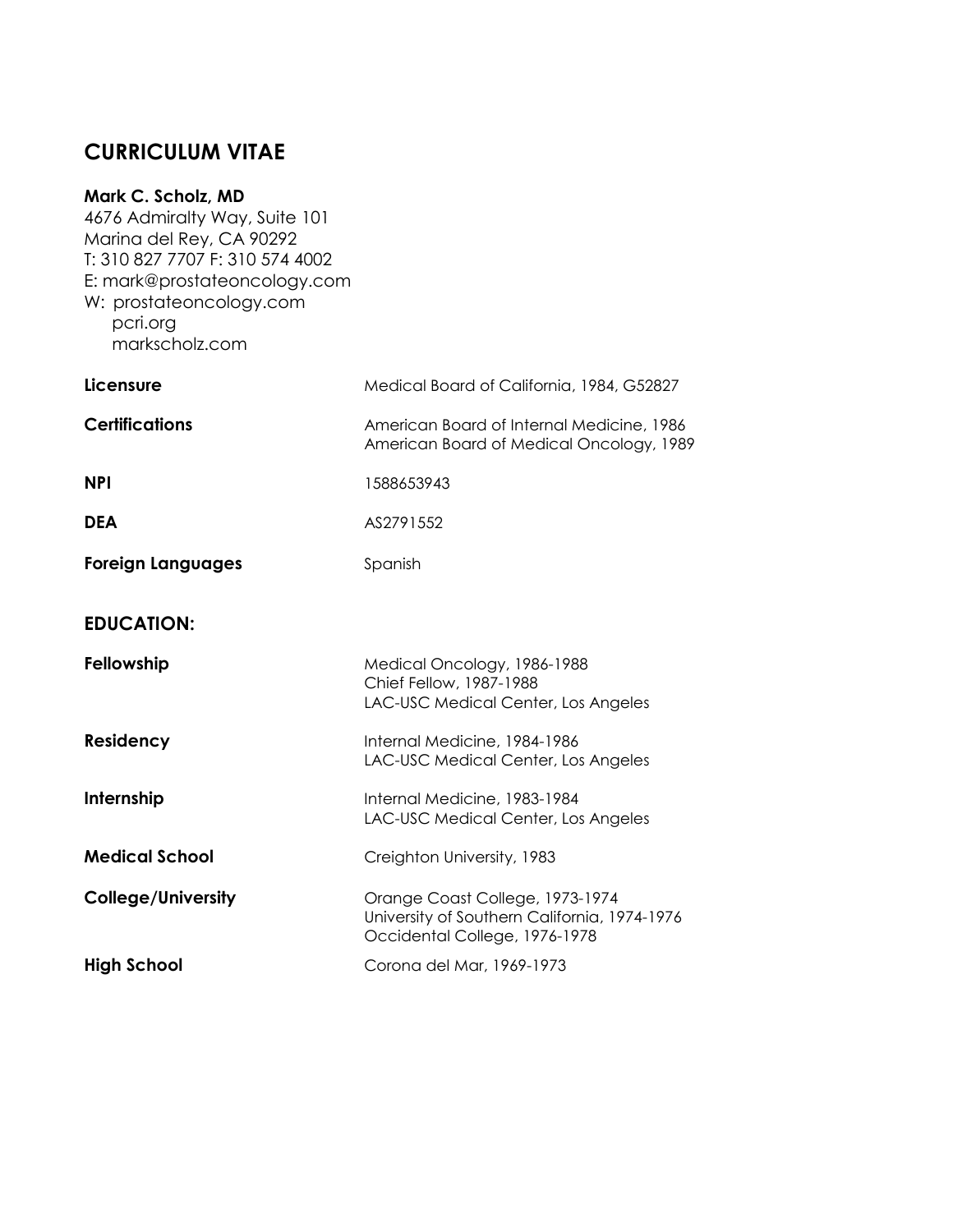# **PROFESSIONAL BACKGROUND:**

| <b>Administrative Responsibilities</b> | Executive Director, Prostate Cancer Research Institute, Los<br>Angeles, 2006 to present                                                                                                                                                                                                                                                                                                    |
|----------------------------------------|--------------------------------------------------------------------------------------------------------------------------------------------------------------------------------------------------------------------------------------------------------------------------------------------------------------------------------------------------------------------------------------------|
|                                        | Oncology Director, Daniel Freeman Medical Center, Marina del<br>Rey, 1996-2001                                                                                                                                                                                                                                                                                                             |
|                                        | Co-Founder and Past President, Prostate Cancer Research<br>Institute, Los Angeles, 1996-1999                                                                                                                                                                                                                                                                                               |
|                                        | Oncology Director Medical Center of North Hollywood, 1993-1994                                                                                                                                                                                                                                                                                                                             |
|                                        | Oncology Director, Mullikin Medical Center, Cerritos, 1988-1990                                                                                                                                                                                                                                                                                                                            |
| <b>Present Employment</b>              | Medical Director, Prostate Oncology Specialists, Inc., Marina del<br>Rey                                                                                                                                                                                                                                                                                                                   |
|                                        | <b>Expert Oncology Witness:</b><br>Case Reviews: 80 cases<br>Depositions: 17 cases<br>Court Testimony: 7 cases                                                                                                                                                                                                                                                                             |
| <b>Editorial Responsibilities</b>      | Consultant:<br>Cancer<br><b>Clinical Genitourinary Cancer</b><br>Journal of Clinical Oncology<br>Journal of Urology                                                                                                                                                                                                                                                                        |
|                                        | Editor for PCRI Insights newsletter                                                                                                                                                                                                                                                                                                                                                        |
|                                        | Task Force for Androgen Independent PC                                                                                                                                                                                                                                                                                                                                                     |
| <b>Society Memberships</b>             | American College of Physicians<br><b>American Medical Association</b><br>American Medical Society<br>American Society of Clinical Oncology<br>American Society of Therapeutic Radiology<br>American Urological Association<br>American Urological Association, Affiliate<br><b>California Medical Society</b><br>European Association of Urology<br>Los Angeles County Medical Association |
| <b>Hospital Affiliations</b>           | Marina del Rey Hospital, Marina del Rey<br>Motion Picture Hospital, Canoga Park<br>Saint John's Hospital, Santa Monica                                                                                                                                                                                                                                                                     |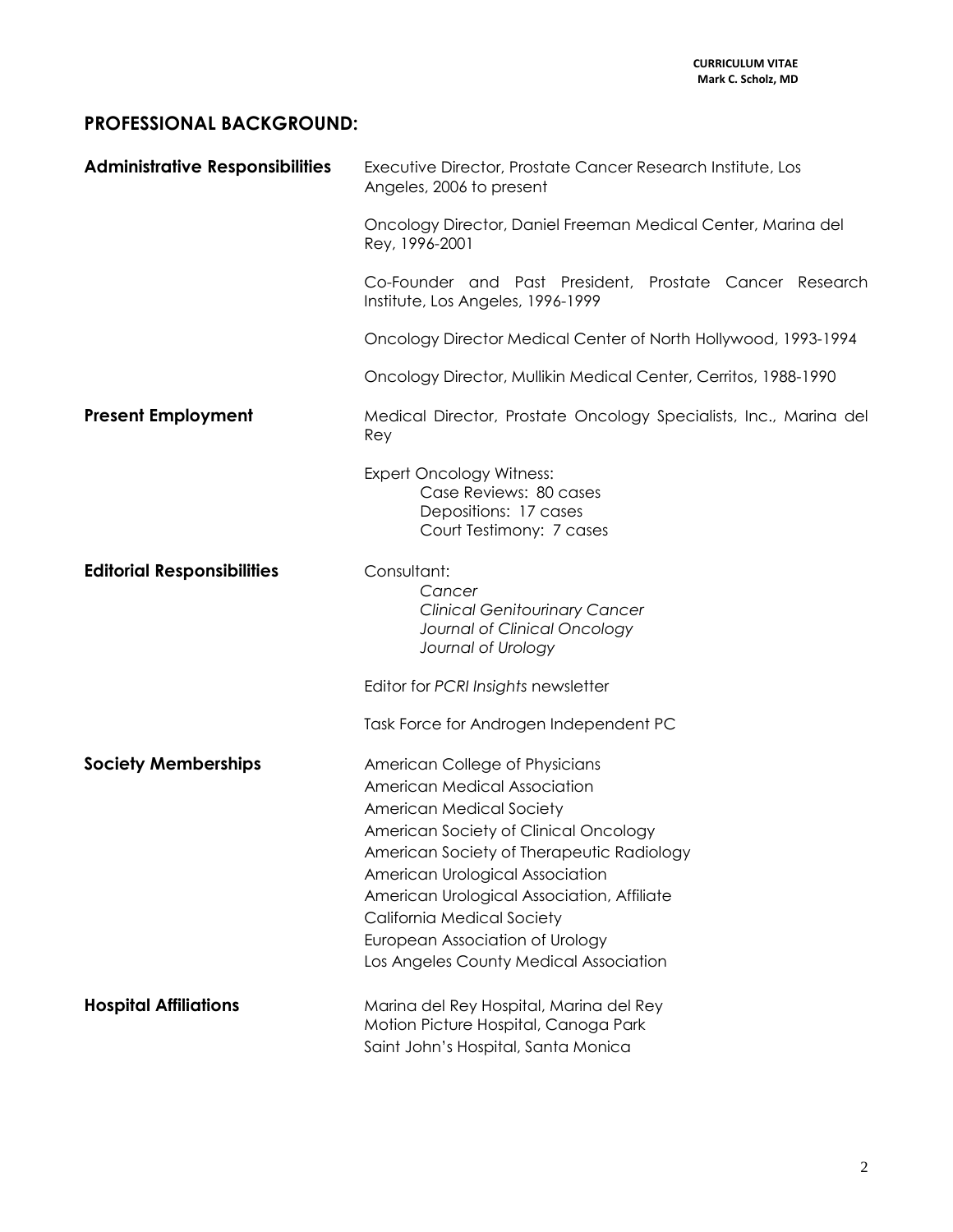### **Other Responsibilities**

Steering Committee of the Bereavement Project at Concordia University Steering Committee for Minority Involvement in Clinical Trials at USC

# **Clinical Trials**

### **Principal Investigator**

10TASQ10: A Phase III Randomized, Double-Blind, Placebo-Controlled Study of Tasquinimod in Men Metastatic Castrate Resistant Prostate Cancer.

212082PCR3001: An Open Label Study of Abiraterone Acetate in Subjects with Metastatic Castration-Resistant Prostate Cancer Who Have Progressed after Taxane-based Chemotherapy.

9785-CL-0401: A Multicenter, Single-arm, Open Label Treatment Protocol to Provide Expanded Access to MDV3100 and Monitor Its Safety in Patients With Progressive Castration-Resistant Prostate Cancer Previously Treated With Docetaxel-Based Chemotherapy.

ABT627: A Phase II/III Extension study to Evaluate the Safety and Tolerability of Atrasentan.

BMS184-043: A Randomized, Double-blind, Phase III Trial Comparing Ipilimumab vs. Placebo Following Radiotherapy in Subjects with Castration Resistant Prostate Cancer that Have Received Prior Treatment with Docetaxel.

BMS184-095: A Randomized, Double-blind, Phase III Trial to Compare the Efficacy of Ipilimumab vs Placebo in Asymptomatic or Minimally Symptomatic Patients with Metastatic Chemotherapy-Naïve Castration Resistant Prostate Cancer.

CC-5013-PC-002: A Phase III Study to Evaluate the Efficacy and Safety of Docetaxel and Prednisone with or without Lenolidomide in Subjects with Castrate-Resistant Prostate Cancer.

COU-AA-301: A Phase III, Randomized, Double-blind, Placebo-controlled Study of Abiraterone Acetate (CB7630) Plus Prednisone in Patients with Metastatic Castration-Resistant Prostate Cancer Who Have Failed Docetaxel-Based Chemotherapy.

COU-AA-302: A Phase III, Randomized, Double-blind, Placebo-controlled study of Abiraterone Acetate (CB7630) Plus Prednisone in Asymptomatic or Mildly Symptomatic Patients with Metastatic Castration-Resistant Prostate Cancer.

CRPC2: A Multinational Phase III, Randomized, Double-blind, Placebo-controlled Efficacy and Safety Study of Oral MDV3100 in Patients with Progressive Castration-Resistant Prostate Cancer Previously Treated with Docetaxel-Based Chemotherapy.

EN99-01: A Phase II Study to Determine the Effectiveness of Pecta-Sol in Prostate Cancer.

MDV3100-09: A Multicenter Phase 2, Randomized, Double-Blind, Efficacy and Safety Study of Enzalutamide Versus Bicalutamide in Men With Prostate Cancer Who Have Failed Primary Androgen Deprivation Therapy.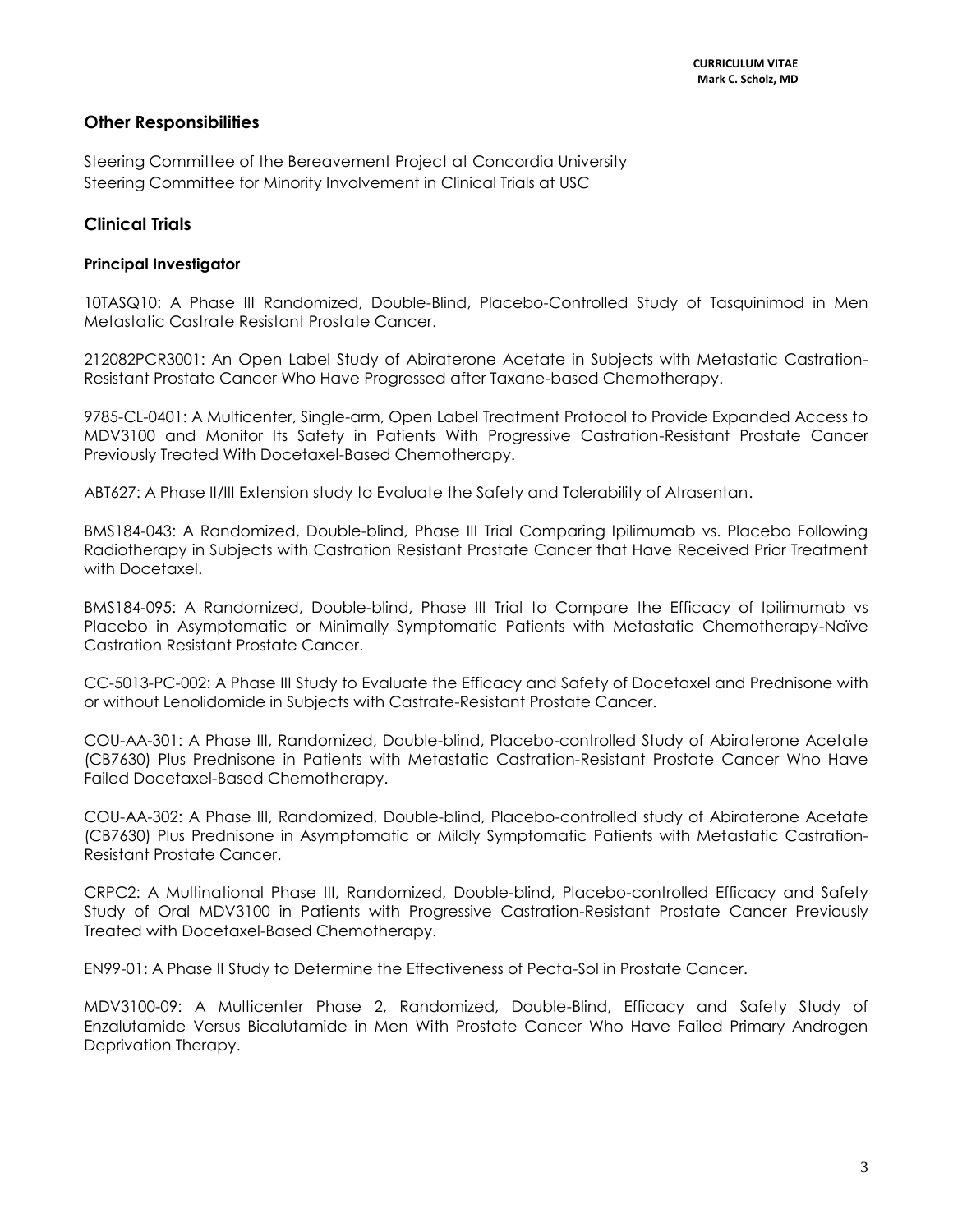OGX-011-11: A Randomized Phase III Comparing Standard First-Line Docetaxel/Prednisone to Docetaxel/Prednisone in Combination with Custersin (OGX-011) in Men with Metastatic Castrate-Resistant Prostate Cancer.

OGX-011-12: A Randomized Phase 3 Study Comparing Cabazitaxel/Prednisone in Combination With Custirsen (OGX-011) to Cabazitaxel/Prednisone for Second-Line Chemotherapy in Men With Metastatic Castrate Resistant Prostate Cancer (AFFINITY).

P10-3 PROCEED: A Registry of Sipuleucel-T Therapy in Men with Advanced Prostate Cancer.

P11-3: A Randomized, Open-label, Phase 2 Trial of Sipuleucel-T With Concurrent Versus Sequential Administration of Abiraterone Acetate Plus Prednisone in Men With Metastatic Castrate Resistant Prostate Cancer (mCRPC).

P11-4 PRIME: Immune Monitoring Protocol in Men With Prostate Cancer Enrolled in a Clinical Trial of Sipuleucel-T.

SIPIPI 2013: Phase 1 Study of Sipuleucel-T and Ipilimumab in Combination for Advanced Prostate Cancer.

TAX-327: A Multicenter Phase III Randomized Trial Comparing Docetaxel Administrated Either Weekly or Every Three Weeks in Combination with Prednisone Versus Mitoxantrone in Combination with Prednisone for Metastatic Hormone Refractory Prostate Cancer.

XL184-306: A Phase III, Randomized, Double-blind, Controlled Trial of Cabzantinib (XL184) vs. Mitoxantrone Plus Prednisone in Men with Previously Treated Symptomatic Castration-resistant Prostate Cancer.

### **Sub-Investigator**

CRITICAL-001: A Phase I/IIa Trial of Combined Cryotherapy and Intra-turmoral Immunotherapy with Autologous Immature Denritic Cells (VCD2008) in Chemo-naïve Men with Prostatic Adenocarcinoma and Limited Metastases to Lymph Nodes and/or Bone.

### **Speaker Bureau**

Sanofi-Aventis: Jevtana Cytogen Corporation Dendreon Corporation: Provenge Amgen Corporation: Xgeva Medivation: Xtandi

### **Editorial Board**

Medivation: MDV3100 Bristol Meyers Squibb: Ipilimumab and Dasatinib Johnson and Johnson: Abiraterone Acetate

### **Advisory Board**

Amgen Bayer HealthCare Pharmaceuticals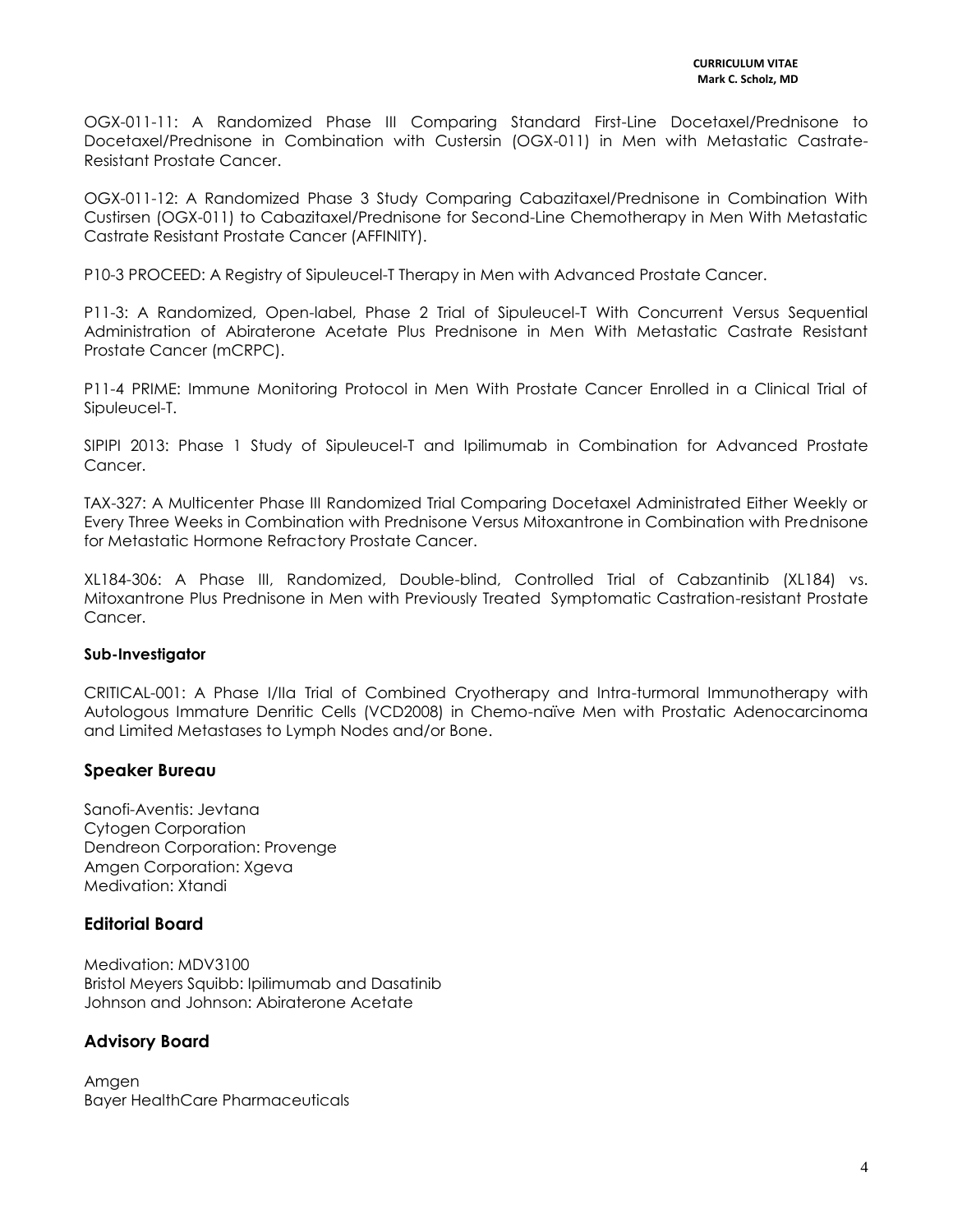Bristol Meyers Squibb Centocor Ortho Biotech Dendreon **Medivation** 

# **Bibliography**

Scholz, M. C., Groom, M.K., Kaddis, A.J., Strum, S.B., Jennrich, R.I., Bahn, D.K., Chang, P.J., Becker, L.K. and Lam, R. Y., "Primary Androgen Deprivation (AD) Followed by Active Surveillance (AS) for Newly Diagnosed Prostate Cancer (PC): A Retrospective Study." *Prostate*, 73: 83-88 (2013).

Scholz, M., "[Comparative Analysis of Prostate-Specific Antigen Free Survival Outcomes for Patients with](http://onlinelibrary.wiley.com/doi/10.1111/j.1464-410X.2011.10827.x/abstract)  [Low, Intermediate and High Risk Prostate Cancer Treatment by Radical Therapy. Results from the](http://onlinelibrary.wiley.com/doi/10.1111/j.1464-410X.2011.10827.x/abstract)  [Prostate Cancer Results Study Group](http://onlinelibrary.wiley.com/doi/10.1111/j.1464-410X.2011.10827.x/abstract)." *BJUI* Vol. 109, Issue Supplement s1 February 2012).

Scholz, M., Lam, R., Strum, S., LaBarba, D., Becker, L., Chang, P. and et al. "Primary Intermittent Androgen Deprivation as Initial Therapy for Men with Newly Diagnosed Prostate Cancer." *Clinical Genitourinary Cancer*, Vol. 9, No. 2 (2011): 89-94.

Scholz, M., Lam, R., Strum, S., LaBarba, D., Becker, L., Chang, P. and et al. "Primary Intermittent Androgen Deprivation as Initial Therapy for Men with Newly Diagnosed Prostate Cancer." *Clinical Genitourinary Cancer*, Vol. 9, No. 2 (2011): 89-94.

Scholz, M., "Abiraterone and Increased Survival in Metastatic Prostate Cancer." *NEJM* (May 26, 2011).

Scholz, M., Lam, R., Jennrich, R., Strum, S., Johnson, H., and T. Trilling. "Prostate Cancer-Specific Survival and Clinical Progression-Free Survival in Men with Prostate Cancer Treated Intermittently with Testosterone Inactivating Pharmaceuticals." *Urology* 70 (2007): 506.

Scholz, M., Lam, R., and L. Klotz. "Outcomes of Treatment vs Observation of Localized Prostate Cancer in Elderly Men." *JAMA* 297 (2007):1651-1652. (Letter).

Shaw, G., Cuzick, J., Goldenberg, L., Spry, N., Prapotnich, D., Malone, S., Foran, J., Scholz, M., Albrecht, W., and T. Oliver. "Pragmatic Recommendation and Directions for Future Work Base on a Meta-Analysis of 1653 Patients treated with Intermittent Hormone Therapy (IHT) for Adenocarcinoma of the Prostate." *Journal of Urology* 68 *Supplement* 3 (2006): 5A.

Scholz, M.C., Jennrich, R.I., Strum, S.B., Johnson, H., Guess, B.G., and R.Y. Lam. "Intermittent Use of Testosterone Inactivating Pharmaceuticals Using Finasteride Prolongs the Time Off Period." *Journal of Urology 175* (2006):1673.

Guess, B., Scholz, M., and R. Lam. "Preventing and Treating the Side Effects of Testosterone Inactivating Pharmaceuticals in Men with Prostate Cancer." *Seminars in Preventative and Alternative Medicine* (2006).

Scholz, M., Jennrich, R., Strum, S., Brosman, S., Johnson, H., and R. Lam. "Long-Term Outcome for Men with Androgen Independent Prostate Cancer Treated with Ketoconazole and Hydrocortisone." *Journal of Urology* 173 (2005).

Guess, B., Scholz, M., Strum, S., Lam, R., Johnson, H., and R. Jennrich. "Modified Citrus Pectin Increases the Prostate-Specific Antigen Doubling Time in Men with Prostate Cancer: A Phase II Pilot Study" *Prostate Cancer and Prostatic Diseases* 6 (2003): 301-304.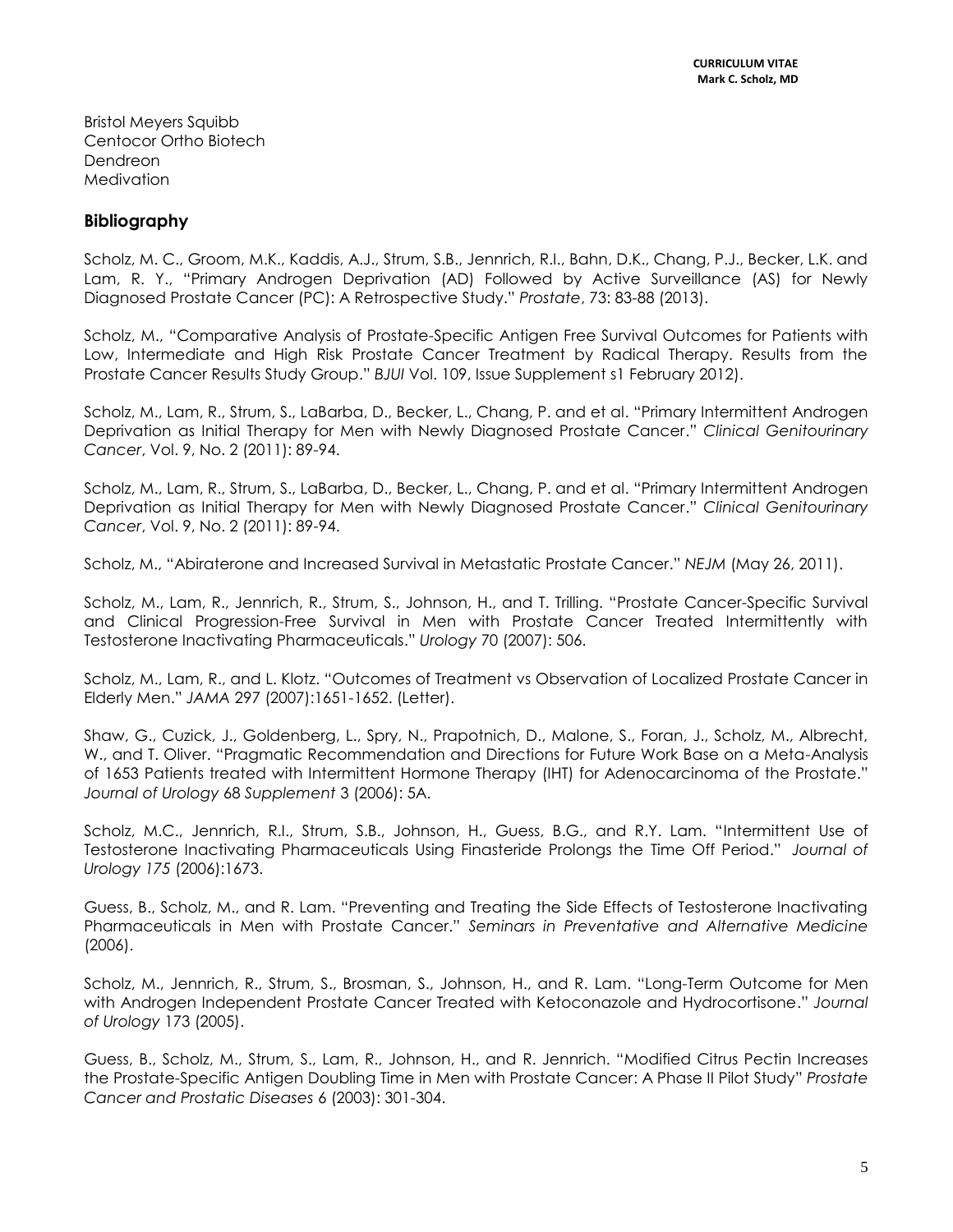Scholz, M., Strum, S., Berrios, F., Leibowitz, B., and B. Guess. "Low-Dose Single-Agent Weekly Docetaxel (Taxotere) is Effective and Well Tolerated in Elderly Men with Prostate Cancer." *Advances in Prostate Cancer* 5, no. 3 (2001).

Guess, B., and M. Scholz. "RE: Failure to Achieve Castrate Levels of Testosterone During Luteinizing Hormone Releasing Hormone Agonist Therapy: The Case for Monitoring Serum Testosterone and a Treatment Decision Algorithm." Letter to the Editor, *Journal of Urology* 165 (2001): 1644-1645.

Scholz, M., and S. Strum. "RE: Prostate Specific Antigen: A Decade of Discovery—What We Have Learned and Where we are Going." Letter to the Editor, *Journal of Urology* 163 (2000): 1259-1260.

Strum, S., Scholz, M., and J. McDermed. "Intermittent Androgen Deprivation in Prostate Cancer Patients: Factors Predictive of Prolonged Time off Therapy." *The Oncologist* 5 (2000).

Guess B., Jennrich, R., Johnson, H., Redheffer, R., and M. Scholz. "Using Splines to Detect Changes in PSA Doubling Times." *Prostate* 54, no. 2 (1999): 88-94.

Scholz, M., and S. Strum. "RE: Recovery of Spontaneous Erectile Function After Nerve-Sparing Radical Retropubic Prostatectomy With and Without Early Intracavernous Injections of Alprostadil." Letter to the Editor, *Journal of Urology* 161 (1999): 1914-1915.

Strum, S., McDermed, J., Scholz, M., Johnson, H., and G. Tisman. "Anemia Associated with Androgen Deprivation in Patients with Prostate Cancer Receiving Combination Hormone Blockade." *British Journal of Urology* 8 (June 1997).

Gill, I., Gurglianone, P., Grunberg, S. M., Scholz, M. C., and F. M. Muggia. "High Dose Intensity of Cisplatin and Etoposide in Adenocarcinoma of Unknown Primary." *Anticancer Research* 2 (1991): 1231.

### **Other Publications:**

Scholz, M., "Report from The Annual Meeting of Radiation Therapists." *PCRI Insights,* Vol. 16: no.4 (November 2013).

Scholz, M., "So Many New Things in 2013 PCRI Conference." *PCRI Insights,* Vol. 16: no.4 (November 2013).

Scholz, M., "Lunch with Ryan O'Neal and Duke Bahn, MD." *PCRI Insights,* Vol. 16: no. 3 (August 2013).

Scholz, M., "New Studies Presented at the ASCO and AUA Annual Meetings." *PCRI Insights,* Vol. 16: no. 3 (August 2013).

Scholz, M., "The Big Picture about Men's Health: It's not just about the prostate." *VitaJournal* (July 2013).

Scholz, M., "The 2013 ASCO Genitourinary Conference in Review." *PCRI Insights,* Vol. 16: no. 2 (May 2013).

Scholz, M., "Royal: The Fifth Shade of Blue." *PCRI Insights, Vol. 15, no. 2 (May 2012).*

Scholz, M., "INDIGO: The Fourth Shade." *PCRI Insights, Vol. 15, no. 1 (February 2012).*

Scholz, M., "[Summary: 2012 Genitourinary Cancers Symposium](http://prostate-cancer.org/PDFs/weekly-1-8.pdf)." *PCRI Weekly,* Vol 1, Issue 8 (February 9, 2012).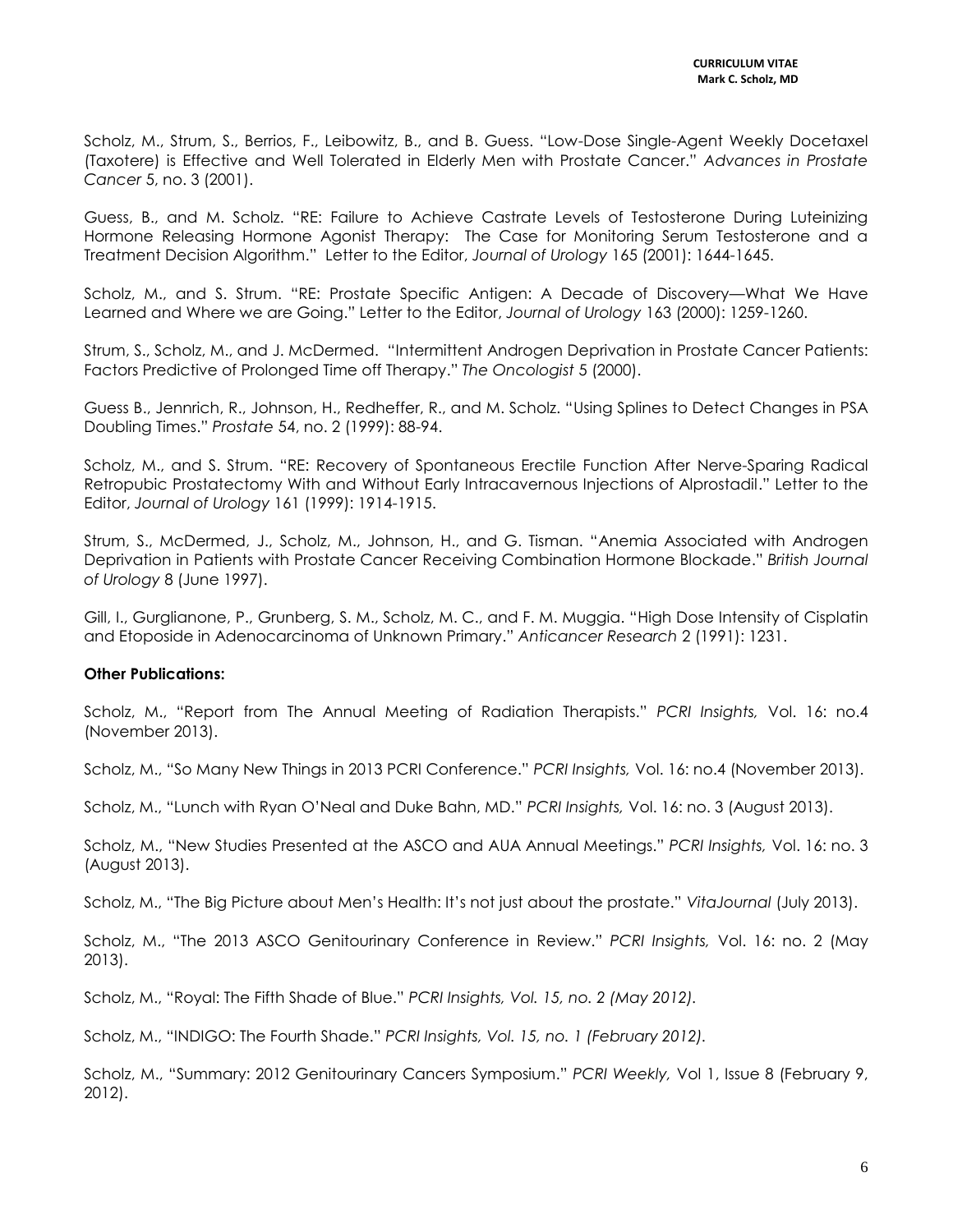Scholz, M., "Unnecessary Scanning of Low-Risk Patients." *PCRI Weekly,* Vol. 1, Issue 7 (January 26, 2012).

Scholz, M., "Temporary Seeds are Effective for Men in the "Teal" Shade." *PCRI Weekly,* Vol. 1, Issue 6 (January 19, 2012).

Scholz, M., "Dying from Prostate Cancer: Less Risky Than You May Think." *PCRI Weekly,* Vol. 1, Issue 5 (January 12, 2012).

Scholz, M., "Testosterone Flare: Is it a Concern?" *PCRI Weekly,* Vol. 1, Issue 4 (January 5, 2012).

Scholz, M., "With Radiation, Prostate Size Matters; Urinary Retention After Seed Implants Depends on Several Factors." *PCRI Weekly* Vol. 1, Issue 3 (December 22, 2011).

Scholz, M., "Denosumab Prevents Bone Metastasis." *PCRI Weekly,* Vol. 1, Issue 2 (December 15, 2011).

Scholz, M., "[How Much Hormone Blockade is Best?](http://prostate-cancer.org/PDFs/weekly-1-1.pdf)" *PCRI Weekly* Vol. 1, Issue 1 (December 8, 2011).

Scholz, M. "What's Your Shade?" *PCRI Insights* Vol 14: no. 4 (November 2011).

Scholz, M., "Cabozantinib (XL184)." *PCRI Insights* Vol. 14, no. 2 (May 2011).

Scholz, M., "Urological Society Meeting Abstracts May, 2011." *PCRI Insights* Vol. 14, no. 2 (May 2011).

Scholz, M., "*Testosterone Inactivating Pharmaceuticals*." *PCRI Insights* Vol. 13, no. 4 (November 2010).

Scholz, M., "Prostate Surgery can Lead to Impotency." *TopNews* (August 9, 2010). (accessed June 23, 2011).

Scholz, M., "Conference Highlights 2007/2008 from The ASCO Genitourinary Cancers Symposium, the Prostate Cancer Foundation Scientific Retreat, and the Upcoming American Urological Association Meeting *PCRI Insights."* Vol. 11, no. 2 (May 2008)

Scholz, M., Bahn, D., and R. Lam. "Active Surveillance with High Resolution Color-Doppler Transrectal Ultrasound Monitoring: Is it Foolproof?" *PCRI Insights* 10, no. 1 ( February 2007).

Scholz, M., Blum, R., "Can Diet Really Impact Prostate Cancer?" *PCRI Insights* Vol. 10, no. 1 (February 2007).

Scholz, M. "Preventing Prostate Cancer through Diet." *Healthy Aging* (July/August 2006).

Scholz, M., Lam, R., Guess, B., and R. Blum. "When Should You Start Treatment with Ketoconazole?" *PAACT* 21, no. 4 (December 2005).

Scholz, M., Blum, R., "Who is Really at Risk for What?" *PCRI Insights* Vol. 8, no. 2 (May 2005).

Scholz, M., Blum, R., "Laboratory Tests Defined." *PCRI Insights* Vol. 8, no. 2 (May 2005).

Scholz, M. "Clear Controversy: Prostate Cancer: The (not so) Simple Facts." *My Family Doctor* (Winter 2005).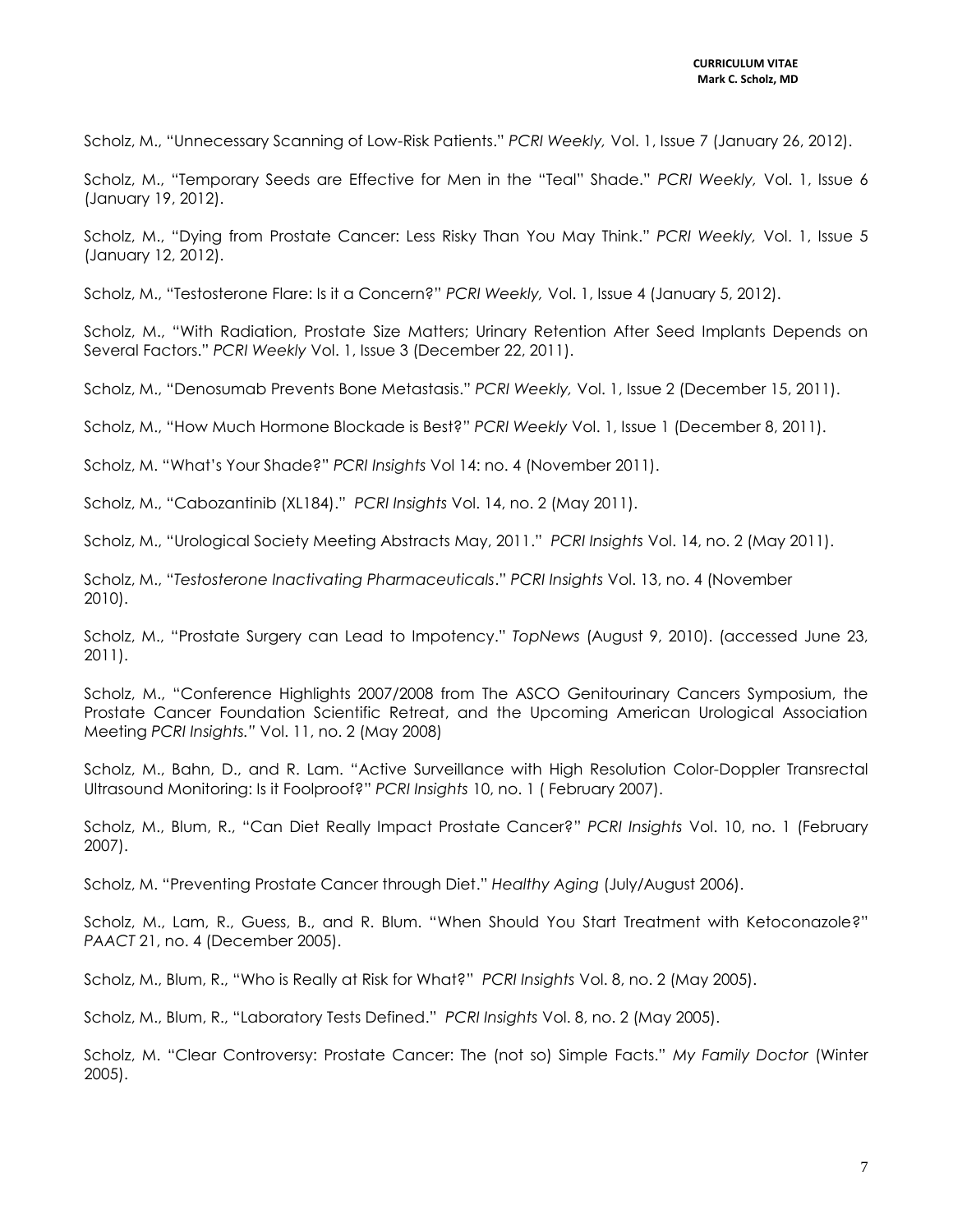Scholz, M., "The Way to Find the Best Available Treatment for Your PC: Advice for Men Newly Diagnosed with Prostate Cancer." *PCRI Insights* 7, no. 3 (August 2004).

Scholz, M., "Newly Diagnosed Prostate Cancer: Evaluating the Option – Part 3 of 3." *PCRI Insights* Vol. 7, no. 1 (February 2004).

Scholz, M., "Newly Diagnosed Prostate Cancer: Evaluating the Options – Part 2 of 3." *PCRI Insights* Vol. 6, no. 3 (August 2003).

Scholz, M., "Newly Diagnosed Prostate Cancer: Evaluating the Options – Part 1 of 3." *PCRI Insights* Vol. 6, no. 1 (February 2003).

Scholz, M., Lam, R., and B. Guess. "*Anti-androgen Monotherapy for Prostate Cancer*." *PAACT* 18, no. 2. (June 2002).

Scholz, M. "New Approaches to Prostate Cancer Treatment." *Prostate Cancer Battle: It's Strictly Your Decision Olympian Blazes Trail to Solution. 1st Books Library, (March 2002).* 

Scholz, M. "Early Hormone Blockade for Men Suitable for Local Therapy." *Prostate Cancer Battle: It's Strictly Your Decision*. 1st Books Library, (March 2002).

### **Abstracts and Posters**

Crawford, E.D., Scholz, M., Kar, A., Fegan, J., Haregewoin, A., Kaldate, R., and M. Brawer. "Cell cycle progression score and treatment decisions in prostate cancer: results from an ongoing registry." Abstract. *Current Medical Research & Opinion* (CMRO) (2014).

Scholz, M., "Safety results of th eenzalutamide expanded access program in the U.S. and Canada for patients with metastatic castration-resistant prostate cancer (mCRPC) previously treated with docetaxel." Abstract. ASCO-GU (2014)

Scholz, M., "Cell cycle progression (CCp) score significantly modifies treatment decisions in prostate cancer: Results of an ongoing registry trial." Abstract. ASCO-GU (2014)

Scholz, M., "Real-world experience with sipuleucel-T in patients (pts) with metastatic castration-resistant prostate cancer (mCRPC) who received prior docetaxel (D): Data from PROCEED." Abstract. ASCO-GU (2013).

Scholz, M., "Experience with sipuleucel-t (Sip-T) in a community oncology clinic: Initial 50 patients (pts)." Abstract. ASCO-GU (2012).

Scholz, M., "Comparative analysis of prostate-specific antigen free survival outcomes for patients with low, intermediate and high risk prostate cancer treatment by radical therapy." Results from the Prostate Cancer Results Study Group." Abstract. *BJU International* (2012): Vol. 109.

Scholz, M., "Abiraterone and Increased Survival in Metastatic Prostate Cancer." Abstract. *New England Journal of Medicine* (2011).

Scholz, M., Lam, R., Strum, S., and H. Johnson. "Active Surveillance after Induction with Testosterone Inactivating Pharmaceuticals (TIP): Ten Year Outcome." Abstract. *Active Surveillance Symposium* 10 (2007).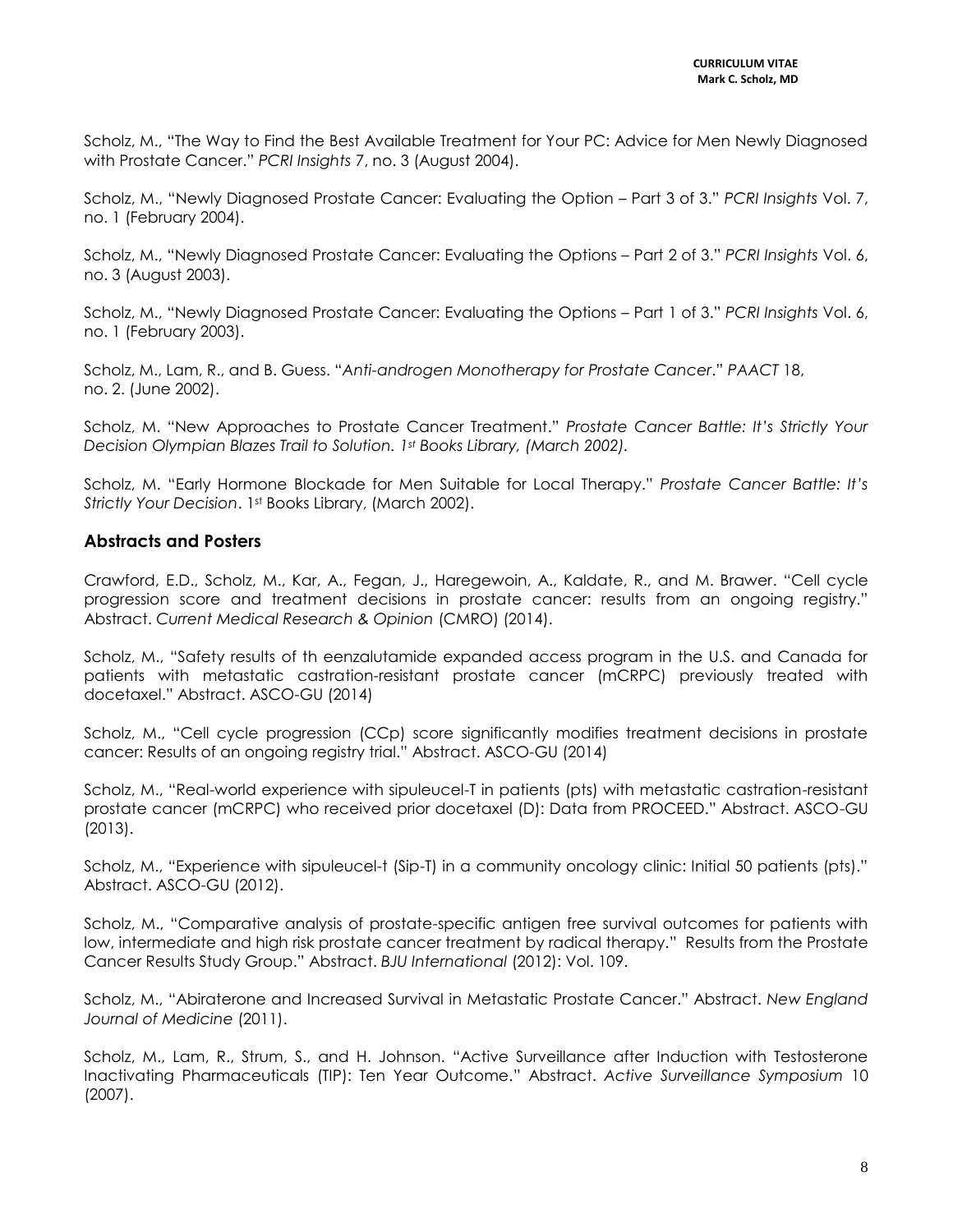Scholz, M., Lam, R., Jennrich, R., Strum, S., Guess, B., and H. Johnson. "Ultra-sensitive PSA Nadir on Testosterone-Inactivating-Pharmaceuticals Accurately Predicts Early Prostate Cancer Progression." Abstract. *Prostate Cancer Symposium* (2006):40.

Lam, R., Scholz, M., Guess, B., Trilling, T., and H. Goodman. "Oral Bisphosphonates Fail to Prevent Bone Loss form Androgen Deprivation Therapy in Men with Prostate Cancer." Abstract. *Prostate Cancer Symposium* (2006):122.

Strum, S., and M. Scholz. "Optimized Imaging in Prostate Cancer is Absent 95% of the Time at Diagnosis or PSA Recurrence." Abstract. *Prostate Cancer Symposium* (2006): 68.

Scholz, M.C., Jennrich, R.I., Strum, S.B., Johnson, H., Guess, B.G., and R.Y. Lam. "Intermittent Use of Testosterone Inactivating Pharmaceuticals Using Finasteride Prolongs the Time-Off Period." *Journal of Urology* (2006): 175.

Scholz, M., Lam, R., Strum, S., Johnson, H., Trilling T., and R. Jennrich. "Intermittent Use of Testosterone-Inactivating-Pharmaceuticals using Finasteride during Testosterone-Recovery Prolongs the Time-Off-Period." Abstract. *Multidisciplinary Prostate Cancer Symposium* (2005): 153.

Lam, R., Scholz, M., Guess, B., Mahoney, J., Johnson, H., Trilling, T., and H. Goodman "Oral Bisphosphonates for the Prevention of Androgen Deprivation Therapy Associated Bone Loss." Abstract. *ASCO* (2004): 4749.

Scholz, M., Johnson, J., Guess, B., and R. Lam. "Extent of Disease on Bone Scan, Baseline Alkaline Phosphatase, and 80% Decline in PSA are the Best Indicators Predicting Long Term Survival in Men with Androgen Independent Prostate Cancer Treated with Ketoconazole and Hydrocortisone." Abstract. *Western AUA* (2003).

Scholz, M., Guess, B., and R. Lam. "Calcitriol Restores Docetaxol Anticancer Activity in Men with Androgen Independent Prostate Cancer Who Previously Progressed on Docetaxol." Abstract. *Western AUA* (2003).

Scholz, M., Guess, B., Barrios, F., Strum, S., and B. Leibowitz. "Low-dose Single-Agent Weekly Taxotere is Effective and Well Tolerated in Elderly Men with Prostate Cancer." Abstract. *ASCO* (2001).

Seltzer, M., Strum, S., Scholz, M., Belldegrun, A., and N. Satyamruthy. "Comparison of Whole Body C-11 Acetate and FDG PET in Patients with Prostate Cancer." Abstract. *Nuclear Medicine* (1999).

Scholz, M., Strum, S., and P. Mittelman. "High-Dose Ketoconozole and Hydrocortisone for Hormone Refractory Prostate Cancer." Abstract. *ASCO* (1999).

Scholz, M., Strum, S., and J. McDermed. "Intermittent Androgen Deprivation (IAD) with Finasteride (F) During Induction and Maintenance Permits Prolonged Time off IAD in Localized Prostate Cancer (LPC)." Presented by Dr. Scholz. *The Journal of Urology* (April 1999).

Scholz, M., and S. Strum. "Phase II Trial of Weekly Low-Dose Taxotere in the Treatment of Patients with Hormone Refractory Prostate Cancer." Abstract. *ASCO* (1999).

Strum, S., and M. Scholz. "A Phase II Trial of Taxotere and Emcyt for Metastatic Prostate Cancer." Abstract. *ASCO* (1999).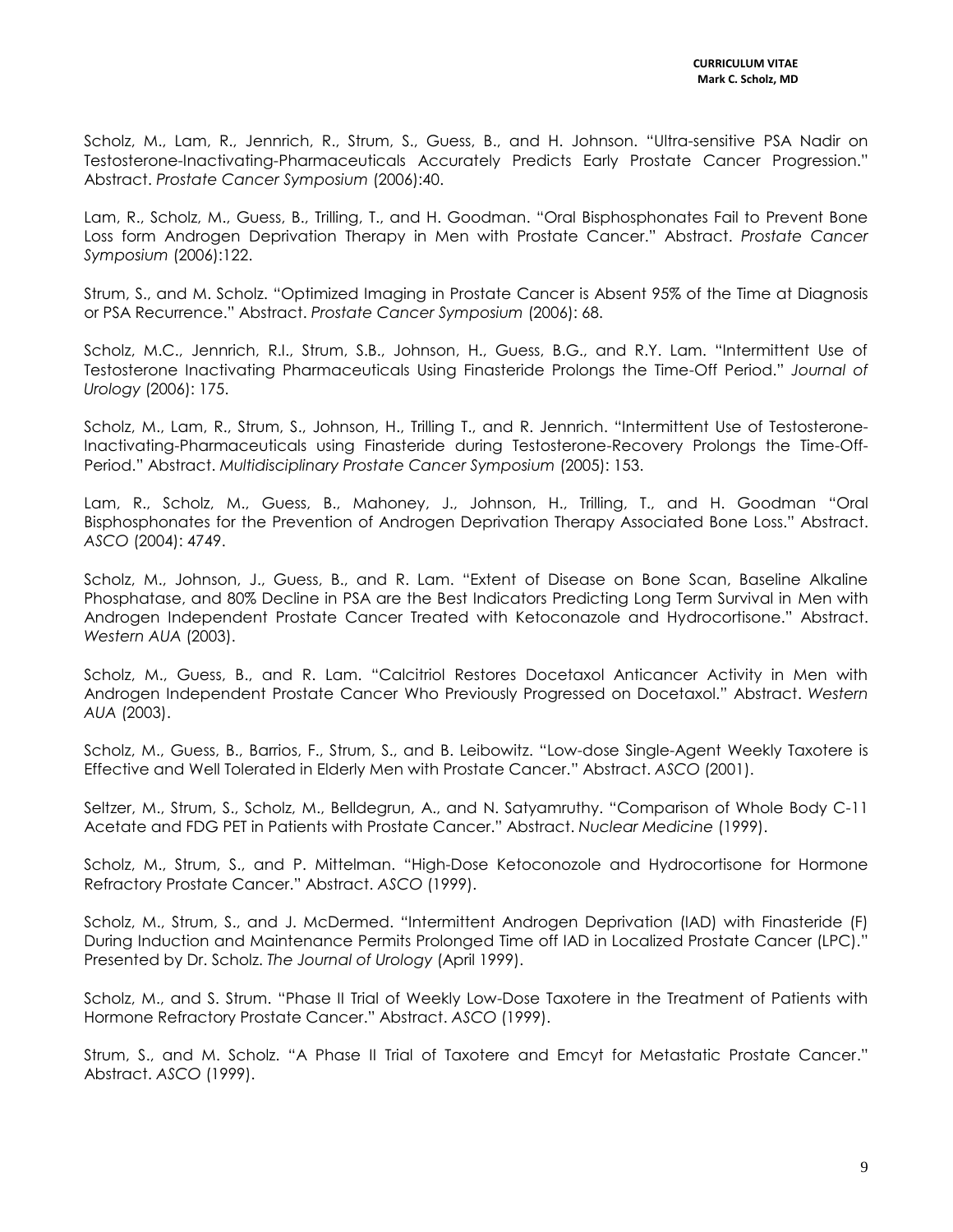Scholz, M., Strum, S., Madsen, L., and J. McDermed. "Intermittent Androgen Deprivation (IAD) Therapy for Prostate Cancer: PSA Response on Cycle 1 Can Predict Response on Subsequent Cycles." *ASCO* (1999).

Scholz, M., Strum, S., McDermed, J., and L. Madsen. "Intermittent Androgen Deprivation (IAD) with Finasteride Given During the Induction and Maintenance Periods Results in Prolonged Time off IAD in Patients with Localize Prostate Cancer." *ASCO* (1999).

Scholz, M.C., Strum, S.B, and J.E. McDermed. "A Phase II Trial of Taxotere (t)/Estramustine (e) Combination in P(pts) with Prostate Cancer (pc). Accepted for publication at ASCO (1998).

Scholz, M.C., McDermed, J.E., and S.B. Strum. "Intermittent Hormone Blockade (IHB): Optimal Induction Duration and Predictive Factors for Prolonged time Off Hormone Blockade (HB)." Poster presented at the Xth International Congress on Hormonal Steroids (1998).

Scholz, M.C., McDermed, J.E., and S.B. Strum. "Combined Hormone Blockade (CHB) Induction and Finasteride Maintenance (FM) Permits Discontinuation of CHB for Prolonged Periods in Patients with Low-Volume (LV) Prostate Cancer (PC)." Abstract. *Xth International Congress on Hormonal Steroids* (1998).

Tisman, G., Strum, S.B., Scholz, M.C., et al. "Computer Assisted, Tumor Volume-Based Decision Making in Expectant Management of Early Stage Prostate Cancer. Abstract. *AUA* (1997): 1480.

Scholz, M.C., Strum, S.B., McDermed, J.E., Tisman, G., and H. Johnson. "Prolonged Non-Detectable PSA (NDPSA) in Patients (PTS) Receiving Combination Hormone Blockade (CHB) Allows for Discontinuation of Androgen Blockade." Abstract. *AUA* (1997): 1478.

Strum, S.B., Scholz, M.C. and J.E. McDermed. "The Androgen Deprivation Syndrome: the Incidence and Severity in Prostate Cancer Patients Receiving Hormone Blockade." Abstract. *ASCO* (1998).

Strum, S.B. and M.C. Scholz. "Intermittent Hormone Blockade (IHB) in Prostate Cancer (PC) Patients: Duration of Non-Detectable PSA (NDPSA) on Androgen Blockade Relates to Time Off Treatment." Abstract. *7th International Congress on Anti-Cancer Treatment*. (1997).

Tisman, G., Strum S.B., Scholz, M.C., et al. "Pre-therapy Prediction of the Duration of Post-Therapy Non Detectable PSA for Prostate Cancer Patients Considering Intermittent Combine Hormonal Blockade." Abstract. *ASCO*. (1997).

Strum, S.B., McDermed, J.E., Scholz, M.C., Tisman, G., and H. Johnson. "Anemia Associated with Androgen Deprivation (AAAD) Due to Combination Hormone Blockade (CHB) Responds to Recombinant Human Erythropoietin (r hu-EPO)." Abstact. *AUA* (1997): 1483.

Strum, S.B., McDermed, J.E., Scholz, M.C. et al. "Anemia Associated with Androgen Deprivation (AAAD) in Prostate Cancer (PC) Patients (PTS) Receiving Combination Hormone Blockade (CHB)." *ASCO* (1997): 16, 345a.

Strum, S.B., McDermed, J., Scholz, M.C., et al. "Time to Non-Detectable (TTND) PSA in Prostate Cancer (PC) Patients on Combination Hormone Blockade (CHB) Predicts Favorable Outcomes." *ASCO* (1997): 16, 345a.

Strum, S.B., McDermed, J.E., Scholz, M.C., Tisman, G., and H. Johnson. "Anemia Associated with Androgen Deprivation (AAAD) Due to Combination Hormone Blockade (CHB) Responds to Recombinant Human Erythropoietin (r hu-EPO)." Abstract. *Journal of Urology* (1997): 157, 232.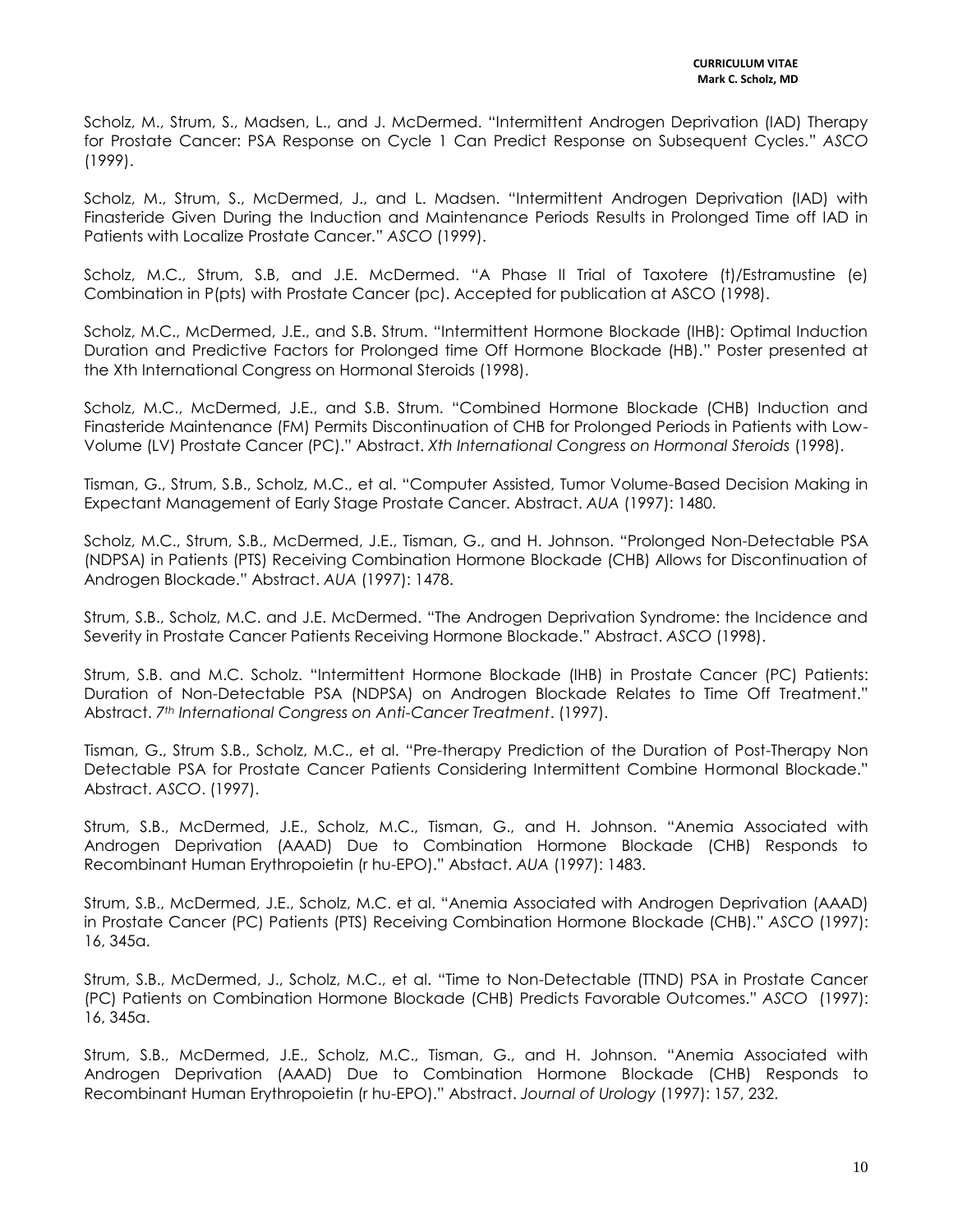Tisman, G., Strum, S.B., Scholz, M.C., and J. McDermed. "Pre-Therapy Prediction of the Duration of Post-Therapy Non-Detectable PSA for Prostate Cancer Patients Considering Intermittent Combined Hormone Blockade by Use of Computerized Neural Net Modeling. Abstract. *ASCO* (1997).

Strum, S.B., McDermed, J.E., Scholz, M.C., Tisman, G., and H. Johnson. "Intermittent Hormone Blockade (IHB) in Prostate Cancer (PC) Patients (PTS): Duration of Non-Detectable PSA (NDPSA) on Androgen Blockade Relates to Time off Treatment. Abstract. *7th International Chemotherapy Congress* (1997).

Strum, S.B., McDermed, J.E., Scholz, M.C., Johnson, H.J., and G. Tisman. "Anemia Associated with Androgen Deprivation (AAAD) in Prostate Cancer (PC) Patients (PTS) Receiving Combination Hormone Blockade (CHB)." Abstract. *ASCO* (1997).

Strum, S., McDermed, J., Scholz, M.C., and G. Tisman. "Time to Non-detectable (TTND) PSA in Prostate Cancer (PC) Patients on Combination Hormone Blockade (CHB) Predicts Favorable Outcomes." Abstract. *ASCO* (1997).

Strum, S.B., McDermed, J.E., Scholz, M.C., Tisman, G., and H. Johnson. Anemia Associated with Androgen Deprivation in Prostate Cancer (PC) Patients on Combination Hormone Blockade (CHB). Abstract. *AUA* (1997): 1481.

Tisman, G., Strum, S.B., Scholz, M.C., McDermed, J.E., and H. Johnson. "Computer-Assisted, Tumor Volume-Based Decision Making in Expectant Management of Early Stage Prostate Cancer." Abstact. *AUA* (1997): 1480.

Scholz, M.C., Grunberg, S., Muggia, F.M., Rosen, P., and L. Leishman. "Phase I Study of TMCA." Abstact. *AACR*.

Scholz, M.C., Strum, S.B., McDermed, J.E., Tisman, G., and H. Johnson. "Prolonged Non-Detectable PSA (NDPSA) in Patients (PTS) Receiving Combination Hormone Blockade (CHB) Allows for Discontinuation of Androgen Blockade. Abstract. AUA. (1997): 1478.

Strum, S.B., Scholz, M.C., and M. Strum. "Prolonged Non-Detectable PSA (NDPSA) in PC Patients Treated with Androgen Deprivation may allow for Discontinuation of Hormone Blockade." Poster presented at the International Symposium on Recent Advances in Diagnosis & Treatment of Prostate Cancer, Abstract (1995).

# **CME Lectures**

*Treating Relapsed Disease without Hormonal Therapy,* September 2008 *Update on Prostate Cancer for Radiation Therapists,* June 2008 *Taxotere for Prostate Cancer,* Los Angeles, Ca., March 2008 *Staging for Prostate Cancer,* Los Angeles, Ca., September 2007 *Treating Testosterone Independent Prostate Cancer,* Los Angeles, Ca., October 2006 *PSA Nadir Predicts Prostate Cancer Progression,* San Diego, Ca., March 2006 *Ketoconazole for Treating Prostate Cancer*, Washington DC, June 2005 *Management of Bone Integrity,* Washington DC, June 2005 *Newly Diagnosed Prostate Cancer,* Los Angeles, Ca., November 2004 *Adjuvant Hormone Blockade with Radiation*, Universal City, Ca., January 2004 *Relapsed Prostate Cancer,* Universal City, Ca., January 2004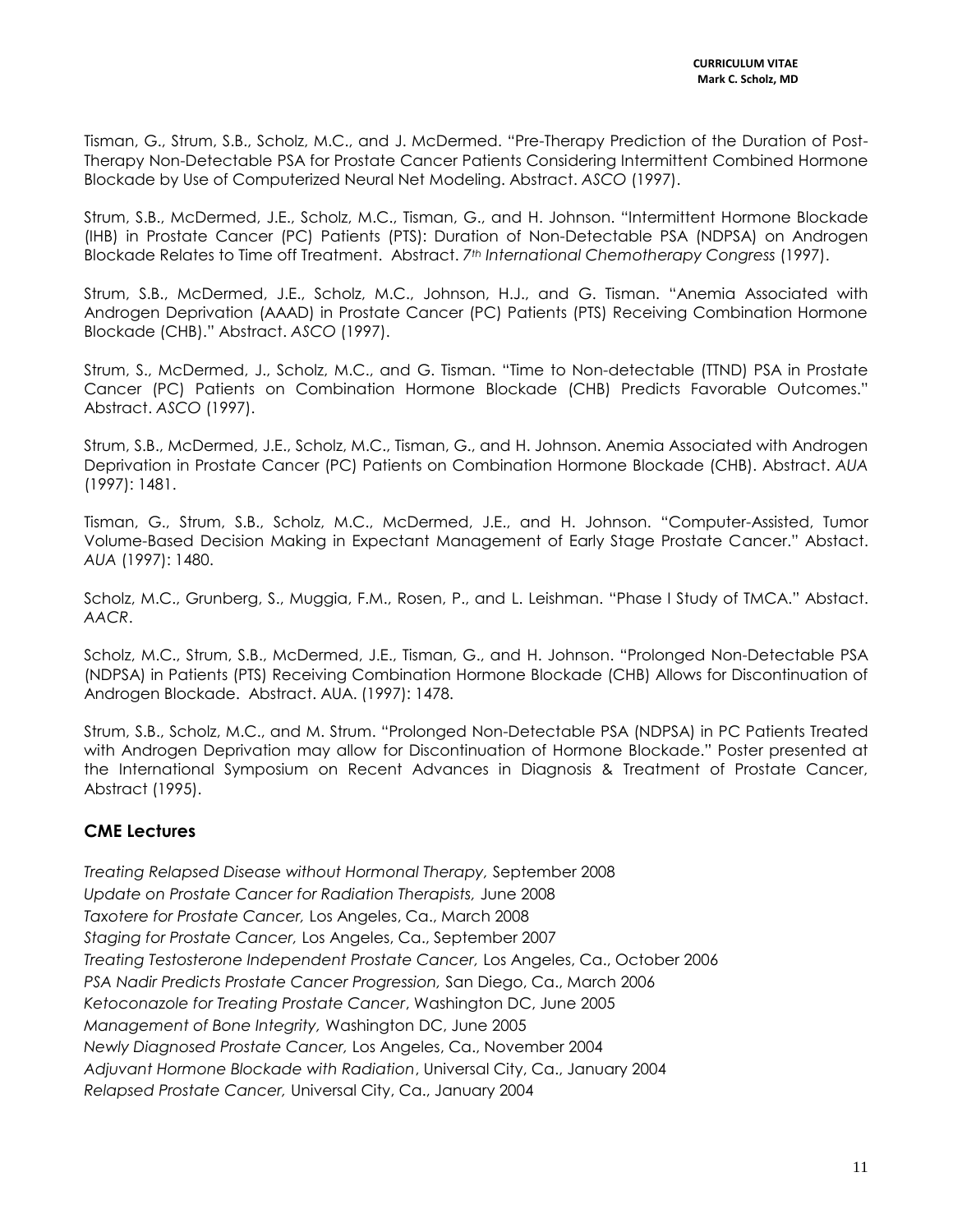*Hormone Blockade for Prostate Cancer,* Burbank, Ca., September 2003 *Chemotherapy for Prostate Cancer,* Burbank, Ca., September 2003 *Androgen Insensitive Prostate Cancer*, Hilo, Hi., November 2002 *PCRI Conference Moderator,* Los Angeles, Ca., October 2002 *Treatment of Hormone Resistance,* Whittier, Ca., September 2002 *Hormone Blockade for Early PC*, Los Angeles, Ca., April 2001 *PSA Nadir After Hormone Blockade,* Vancouver, Canada, March 2001 *Hormone Blockade Update,* LA Radiological Society, Ca., January 2000 *Intermittent Hormone Blockade,* Long Beach Convention Center, Ca., July 1999 *Proscar & Intermittent Hormone Blockade*, AUA Podium presentation, May 1999 *Newly Diagnosed Prostate Cancer*, Daniel Freeman Marina, Ca., October 1998 *Staging Prostate Cancer,* Daniel Freeman Marina, Ca., May 1998 *Prostate Cancer Overview,* Daniel Freeman Memorial Hospital, Ca., November 1997 *Early Hormonal Therapy,* Santa Monica-UCLA Medical Center, Ca., October 1997 *Prostate Cancer Screening,* Daniel Freeman Hospital, Marina del Rey, Ca., July 1997 *Prostate Cancer Update,* St. Joseph's Hospital Burbank, Ca., March 1997 *Breast Cancer Update* Sherman Oaks Hospital Sherman Oaks, Ca., January 1993

# **Community Lectures**

*Best Way to Utilize the Many New Medications Available for Prostate Cancer, Ca.,* September 2013 *Breakthrough in MRI Diagnosis and Treatment of Prostate Cancer Moderator, May 2013 Newly Diagnosed,* Fullerton, Ca., June 2012 *What You Need to Know About Prostate Cancer*, Westlake Village, Ca., August 2012 *Caring for Your Bones When You Have Cancer,* Santa Monica, Ca., March 2011 *Staging and Treatment of Newly Diagnosed Prostate Cancer,* Fullerton, Ca., October 2010 *Treating Advanced Prostate Cancer,* Orange County, Ca., October 2010 *Staging Prostate Cancer*, Fullerton, Ca., February 2009 *Medical and Dietary Treatment of Prostate Cancer,* Pasadena, Ca., October 2008 *Active Surveillance for Prostate Cancer,* Westlake, Ca., September 2008 *Prostate Cancer Update,* Phoenix, Az., March 2008 *Prostate Cancer Roundtable*, Las Vegas, Nv., November 2007 *Active Surveillance for Prostate Cancer,* Fullerton, Ca., August 2007 *Taxotere Prolongs Life*, Los Angeles, Ca., April 2007 *Systemic Therapy for Prostate Cancer,* Beverly Hills, Ca., March 2007 *Chemotherapy Variation for Prostate Cancer*, Reston, Va., October 2006 How Hormone Blockade is Effective Treatment in the Treatment of Prostate Cancer, Reston, Va., October 2006 *Triple Hormone Blockade with Proscar*, Reston, Va., October 2006 *Prostate Cancer*, August 2006 *Prostate Cancer Update*, Santa Monica, Ca., June 2006 *Clinical use of Finasteride to Prolong the Time-off Period,* Vancouver, Canada, March 2006 *A New Perspective: Look Before You Leap*, Fullerton, Ca., February 2006 *Testosterone Independent Prostate Cancer*, Marina del Rey, Ca., January 2006 *PSA Relapse after Surgery or Radiation,* Honolulu, Hi., November 2005 *My Prostate Cancer is Back. What Now?* Las Vegas, Nv., October 2005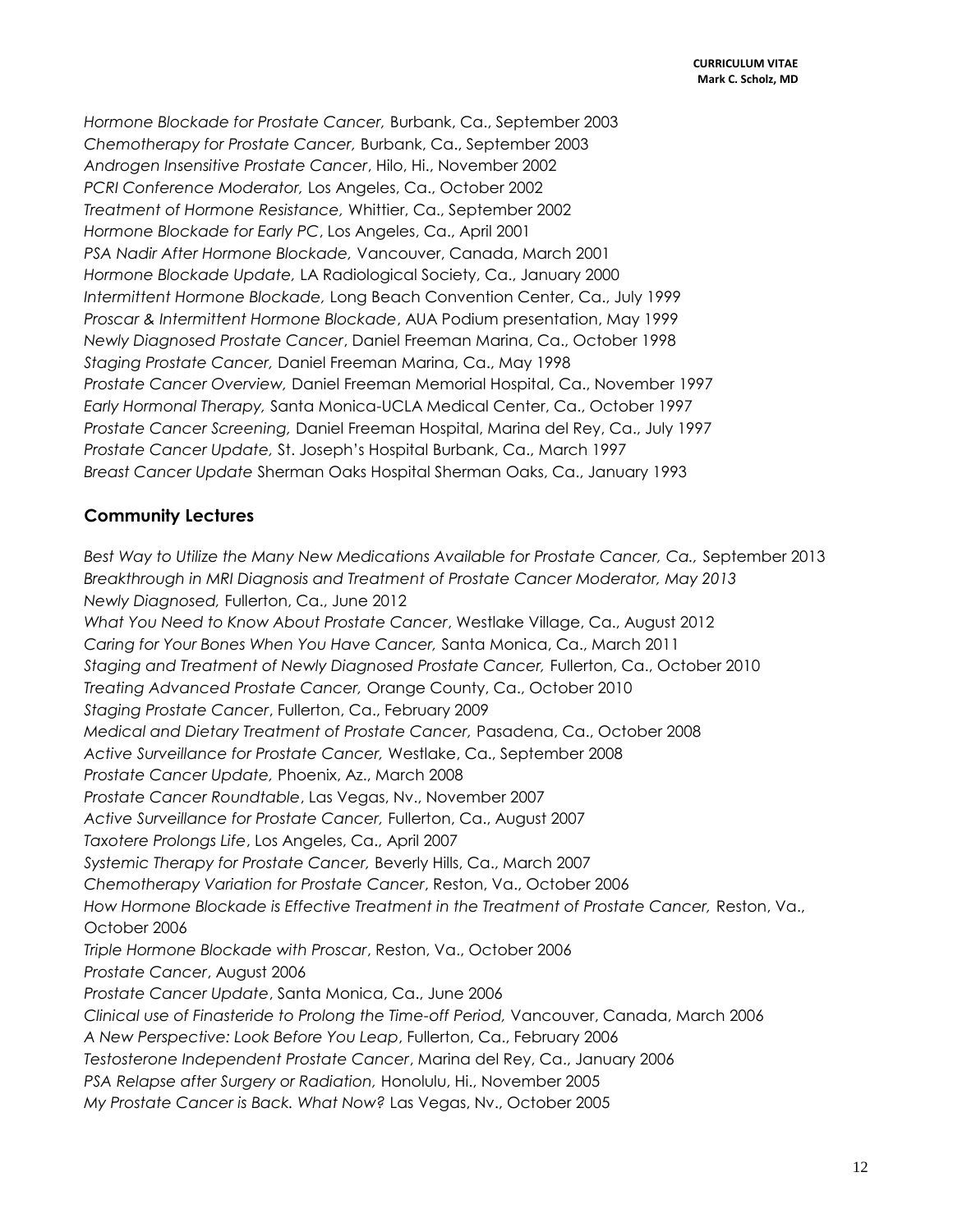*Don't Let Prostate Cancer Ruin Your Life*, El Segundo, Ca., September 2005 *Primary Androgen Deprivation,* Los Alamos, Nm., April 2005 *Cancer de Prostata Recien Diagnosticada,* November 2004 *Newly Diagnosed Prostate Cancer,* Lancaster, Ca., May 2004 *Taxotere for Prostate Cancer*, Bakersfield, Ca., April 2004 *Recurrent Cancer after Radiation,* San Jose, Ca., February 2004 *Treating Relapsed Prostate Cancer*, Fullerton, Ca., January 2004 Treatment of Rising PSA, Las Vegas, Nv., November 2003 *Recurrent Prostate Cancer*, Maui, Hi., November 2003 *Relapsed Prostate Cancer,* San Diego, Ca., October 2003 *Prostate Cancer Overview,* Irvine, Ca., August 2003 *Androgen Independent Prostate Cancer*, Marina del Rey, Ca., May 2003 Treatment of Hormone Resistance, Phoenix, Az., March 2003 *Hormone Blockade Side-effects,* Bakersfield, Ca., March 2002 *Prostate Cancer Staging*, Las Vegas, Nv., January 2002 *Watchful Waiting for Prostate Cancer*, Ventura, Ca., September 2001 *Treatment for Hormone Resistant Prostate Cancer*, Oxnard, Ca., June 2001 *Predictors of Hormone Resistance,* Marina del Rey, Ca., March 2001 *Hormone Blockade for Early Stage Prostate Cancer*, Bakersfield, Ca., December 2000 *Hormone Blockade, How Long Does it Last?* Phoenix, Az., November 2000 *Prostate Cancer Overview,* Santa Monica, Ca., October 2000 *Early Stage Prostate Cancer*, Marina del Rey, Ca., September 2000 *Hormone Resistant Prostate Cancer,* Riverside, Ca., June 2000 *Newly Diagnosed Prostate Cancer,* Palm Springs, Ca., April 2000 *New Approaches to Prostate Cancer*, Marina del Rey, Ca. March 2000 *Treatment of Early Stage Prostate Cancer,* Santa Monica, Ca., March 2000 *Criteria for Intermittent Hormone Blockade,* San Diego, Ca., December 1999 *PSA Relapse after Surgery or Radiation,* Bakersfield, Ca., October 1999 *New Developments in Prostate Cancer,* Hacienda Heights, Ca., May 1999 *Nutrition and Prostate Cancer,* Long Beach, Ca., April 1999 *The Androgen Deprivation Syndrome,* Laguna Beach, Ca., February 1999 *Prostate Cancer Overview,* Inglewood, Ca., November 1998 *Prostate Cancer Staging*, Daniel Freeman Marina Hospital, Ca., September 1998 *Alternative Medicine Approaches*, Marina del Rey, Ca., May 1998 *Hormone Blockade for Early Stage Prostate Cancer,* Redondo Beach, Ca., May 1998 *Chemotherapy for Prostate Cancer,* Riverside Medical Foundation, Ca., October 1997 *The Influence of Grief on Health the Lutheran Equipping Conference,* September 1997 *Adjuvant Chemotherapy,* Long Beach Memorial Hospital, Ca., August 1997 *Intermittent Hormone Blockade,* Brotman Hospital, Culver City, Ca., June 1997 *Prostate Cancer Prevention,* Monarch Beach, Ca., June 1997 *Prostate Cancer Treatment* Options, Santa Monica Hospital, Ca., May 1997 *Hormone Blockade,* Cottage Hospital, Santa Barbara, Ca., April 1997 *Advanced Hormone Therapy*, Loma Linda Hospital, Loma Linda, Ca., April 1997 *Neoadjuvant Hormone Blockade*, Bakersfield Medical Center, Ca., November 1996 *Early Hormone Therapy*, Prostate Support Group, Fullerton, Ca., June 1996 *Cancer Overview*, Brotman Wellness Center, Culver City, Ca., May 1996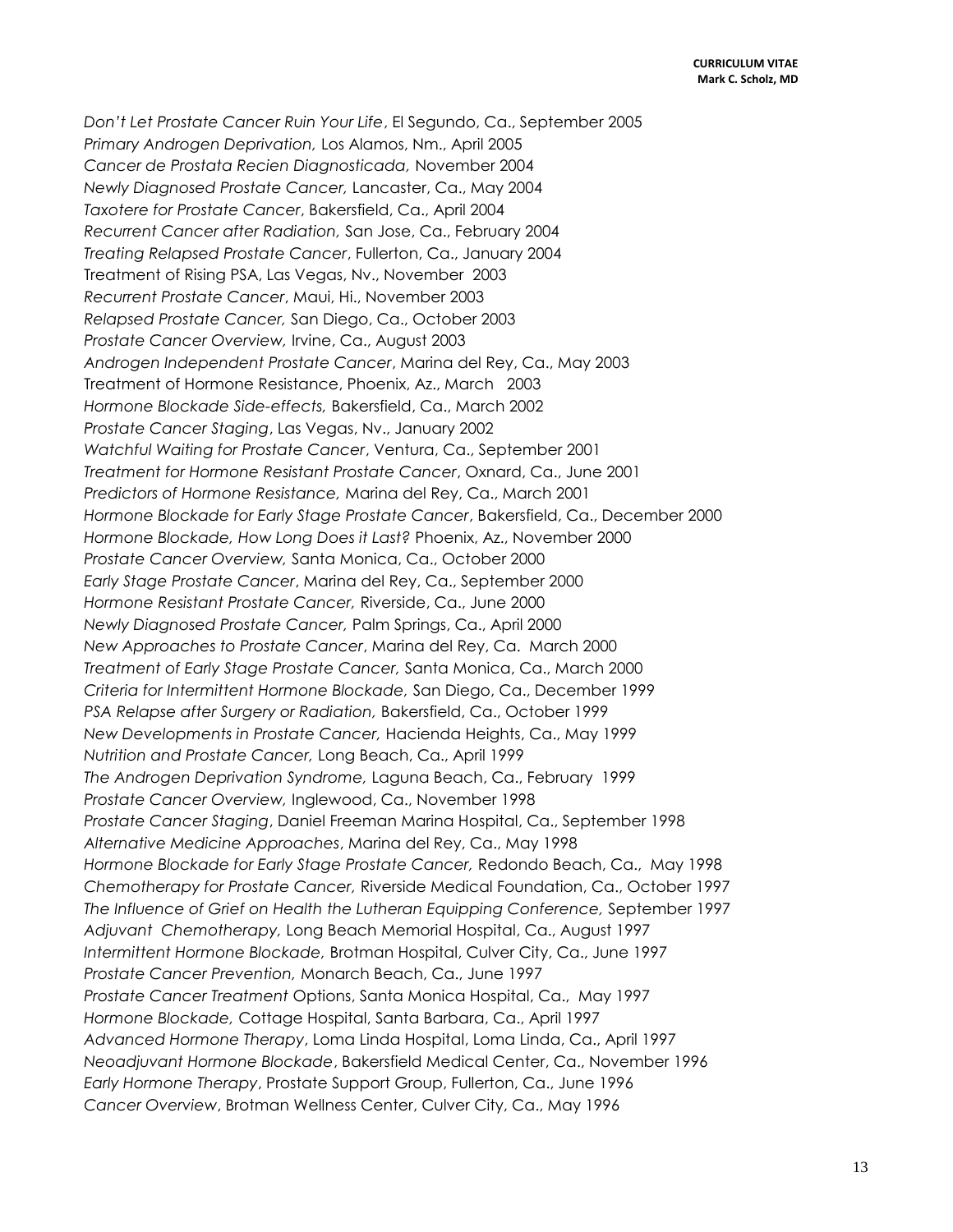*Treatment With Proscar*, San Diego Support Group, San Diego, Ca., January 1996 *Prostate Cancer Treatment Options*, Glantz Auditorium, Culver City, Ca., May 1995 *Therapy for Stage D2 Prostate Cancer*, Culver City, Ca., October 1995 *Treatment of Melanoma Medical,* Center of North Hollywood, Ca., October 1993 *Nutrition and Cancer Medical,* Center of North Hollywood, Ca., March 1993

# **Conferences**

Prostate Cancer Research Institute National Conference, Speaker 2013 Prostate Cancer Research Institute National Conference, Speaker 2012 Image-Guided Diagnosis and Treatment Symposium, Introductory Speaker March 27, 2011 Prostate Cancer Research Institute National Conference, Speaker 2011 Prostate Cancer Foundation of Australia, Speaker 2010 Prostate Cancer Research Institute National Conference Moderator 2007, 2008, 2009, Speaker 2010 Prostate Cancer Research Institute Regional Conference, Moderator 2002, 2004

### **Educational DVDs**

Scholz, Mark, "PCRI Conference 2013", DVD. 2013.

Scholz, Mark, "PCRI Conference 2012", DVD. 2012.

Scholz, Mark, "The Patients' Guide to Active Surveillance for Prostate Cancer", *Mecial Instructional Media*, DVD. USA: Medical Instructional Media, 2011.

Scholz, Mark, "PCRI Conference 2011", DVD. 2011.

Scholz, Mark, "PCRI Conference 2010", DVD. 2010.

Scholz, Mark, Richard Lam, and Melody Mendenhall. "My Doc Personalized Patient Information", *Novartis Oncology,* DVD. USA: Novartis, 2009.

Scholz, Mark, "PCRI Conference 2009", DVD. 2009.

Scholz, Mark, "PCRI Conference 2008", DVD. 2008.

Scholz, Mark, "PCRI Conference 2007", DVD. 2007.

Harold Apter, *A New Perspective for Early Stage Disease: Look Before you Leap*, videotape of lecture by Mark Scholz, MD presented at meetings of the Prostate Cancer Support Group, Marina del Rey, January 19, 2006.

Harold Apter, *Testosterone Independent Prostate Cancer*, videotape of lecture by Mark Scholz, MD presented at meetings of the Prostate Cancer Support Group, Marina del Rey, January 19, 2006.

### **Educational Booklets and Brochures**

*Prostate Oncology Specialists, Inc., Why Consult a Medical Oncologist, Winter 2011.*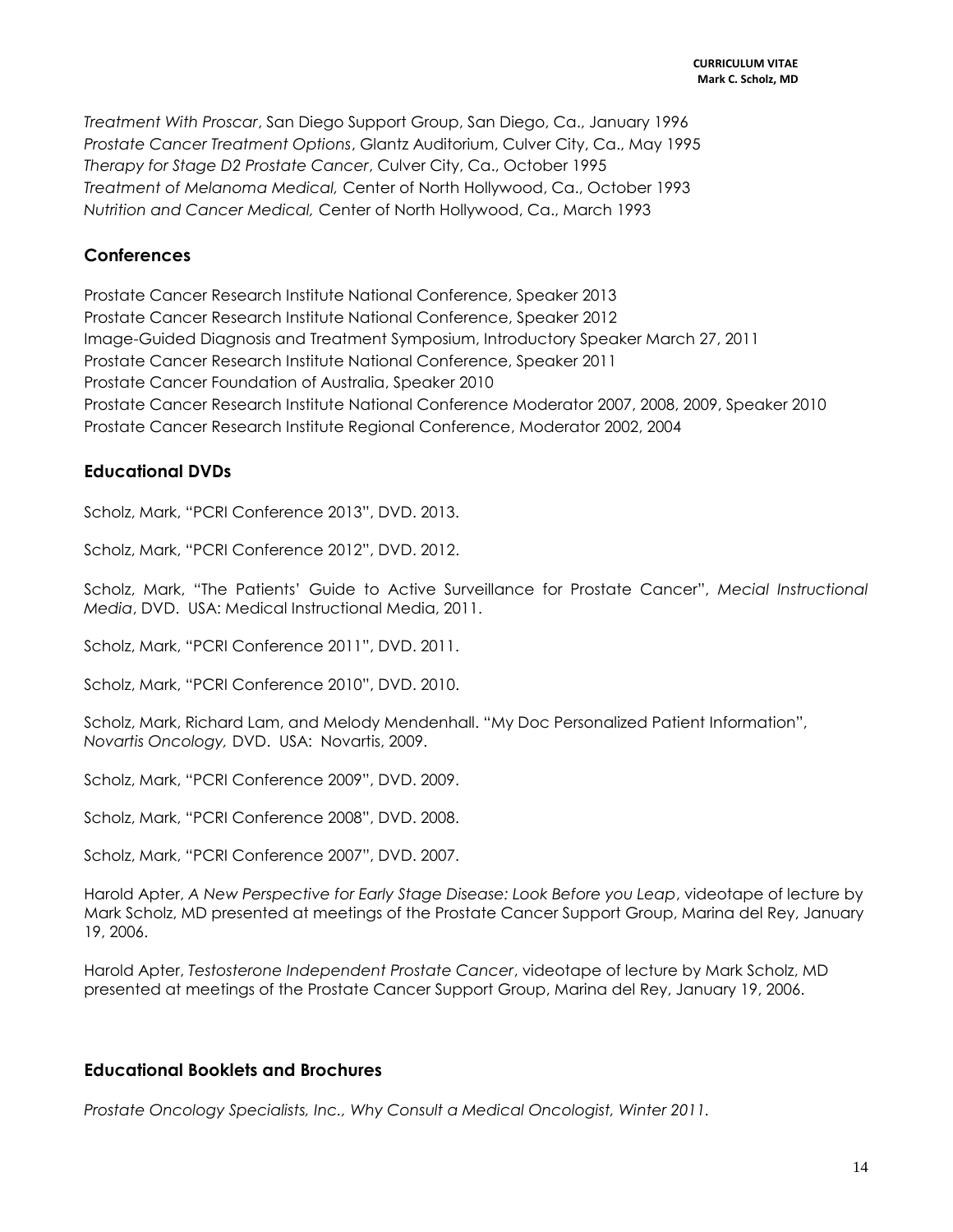*Prostate Oncology Specialists, Inc., The Doctor You Choose will Make a Difference, Summer 2005. What's your Type? Adjuvant Testosterone Inactivating Pharmaceuticals Avodart or Proscar for the Treatment of Prostate Cancer Anti-androgen Monotherapy Bisphosphonates: Preventing Cancer Spread to the Bones Family History of Prostate Cancer How Prostate Cancer Can Extend Your Life Introduction to Testosterone Inactivating Pharmaceuticals Introduction to the Treatments for Newly-Diagnosed Prostate Cancer Osteoporosis Preventing the Side Effects of Testosterone Inactivation Pharmaceuticals Surgery vs. Seeds vs. IMRT Taxotere The Best Treatment for Prostate Cancer The PSA Blood Test for Diagnosing Prostate Cancer: Arguments Pro and Con Newly Diagnosed Prostate Cancer: Evaluating the Options Part I Newly Diagnosed Prostate Cancer: Evaluating the Options Part II Newly Diagnosed Prostate Cancer: Evaluating the Options Part III Adjuvant Testosterone Inactivating Pharmaceuticals So You Have an Elevated PSA Recently Diagnosed Prostate Cancer Explanation of Laboratory Tests TIP for Early Stage Disease The Best Treatment for Prostate Cancer Hormone Blockade for Early Stage Prostate Cancer*

### **Interviews**

### **Newspapers and Magazines**

Mark Scholz, interview by Jessica Myers, *A Conversation With Dr. Mark Scholz,* Ask Dr. Myers, The Blog, April 15, 2014.

Mark Scholz, *Omaha doctor on cutting edge of prostate cancer care,* Livewell Nebraska, January 21, 2014.

Mark Scholz, interview by Landon Hall, *Take prostate cancer news with grain of salt, doctor says,* OC Registster, May 30, 2013.

Mark Scholz, *Dr. Mark Scholz on Advances in Prostate Cancer Imaging,* OncLive, May 10, 2013.

Mark Scholz*, Dr Mark Scholz : « Les opérations inutiles de la prostate sont une tragédie.»*, La Nutricion.fa, January 6, 2012.

Mark Scholz, *Prostate-test advice scorned by some docs,* The Columbus Dispatch, October 13, 2011.

Mark Scholz, interview by Paul Chavez, *Marina del Rey Prostate Cancer Specialist Says New Treatment Offers Hope for Patients,* September 21, 2011.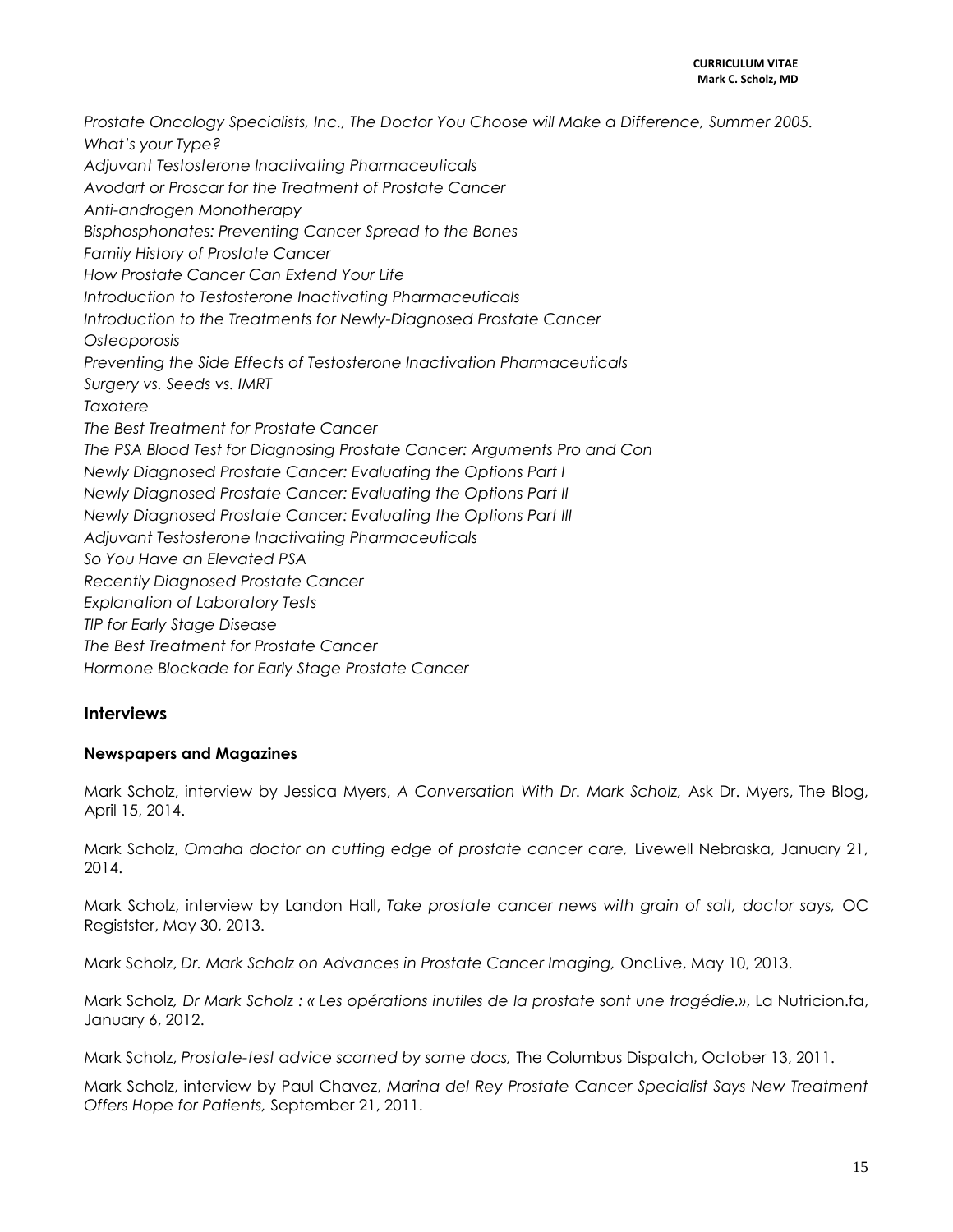Mark Scholz, *There Will Be Pricks,* Slate, November 24, 2010.

Mark Scholz, *Prostate Cancer: When to Cut, When to Cut and Run,* Reporters Notebook, November 19, 2010.

Mark Scholz, interview by Joyce Frieden, *Medicare Panel Gives Tentative Nod to Prostate CA Drug*, MedPage Today, November 18, 2010.

Mark Scholz, interview by Susan Heavy, *U.S. Panel Backs Dendreon's Provenge for Medicare*, Reuters, November 17, 2010.

Mark Scholz, *Medicare Advisory Panel Reviews Data on Provenge,* November 17, 2010.

Mark Scholz, interview by Nick Mulcahy, *FDA Adds Heart Disease, Diabetes Warnings to GnRH Agonist Labels,* October 20, 2010.

Mark Scholz, interview by Kirkham Hamilton, *Prostate Cancer: Invasion of the Prostate Snatchers,*  October 14, 2010.

Mark Scholz, *Prostate Cancer Calls for Better Early Detection and Treatment,* Science News, September 17, 2010.

Mark Scholz, interview by Deborah Kitz, *Skip the PSA Test for Prostate Cancer: New Research Suggests Screening Shouldn't be Routine but May Be Useful for Some Men*, US News World and Report, September 15, 2010.

Mark Scholz, *A Rush to Operating Rooms that Alters Men's Lives,* New York Times, August 30, 2010.

Mark Scholz, *Prostate Surgery can Lead to Impotency*, TopNews, August 9, 2010.

Mark Scholz, *Tests and tools to live long and live well. Plus: the prostate debate,* Newsweek, June 18, 2010.

Mark Scholz, *Prostate Surgery Warning: You May Do Just as Well with Safer Options, But Few Men are Being Told About Them,* Bottom Line Health, 2010.

Mark Scholz, interview by Kirkham Hamilton, *Prostate Cancer Treated as a Chronic Disease One Oncologist's Approach,* September 30, 2009.

Mark Scholz, interview by Susan Brink, *Prostate Cancer Test's Accuracy Cited,* Los Angeles Times, April 26, 2007.

Mark Scholz, interview by Ryan Ferrier, *Quality Control: Methods for Managing Pain,* RT Image, July 10, 2006.

Mark Scholz, interview by Amy Storer, *RT Image Dying to Live,* RT Image, July 10, 2006.

Mark Scholz, interview by Susan Brink, *Act? Wait? It Can Be Your Choice,* Los Angeles Times Health, July 3, 2006.

Mark Scholz, interview by Josh Marks, *Dr. Mark Scholz is a Man on a Mission*, Santa Monica Observer, December 5, 2005.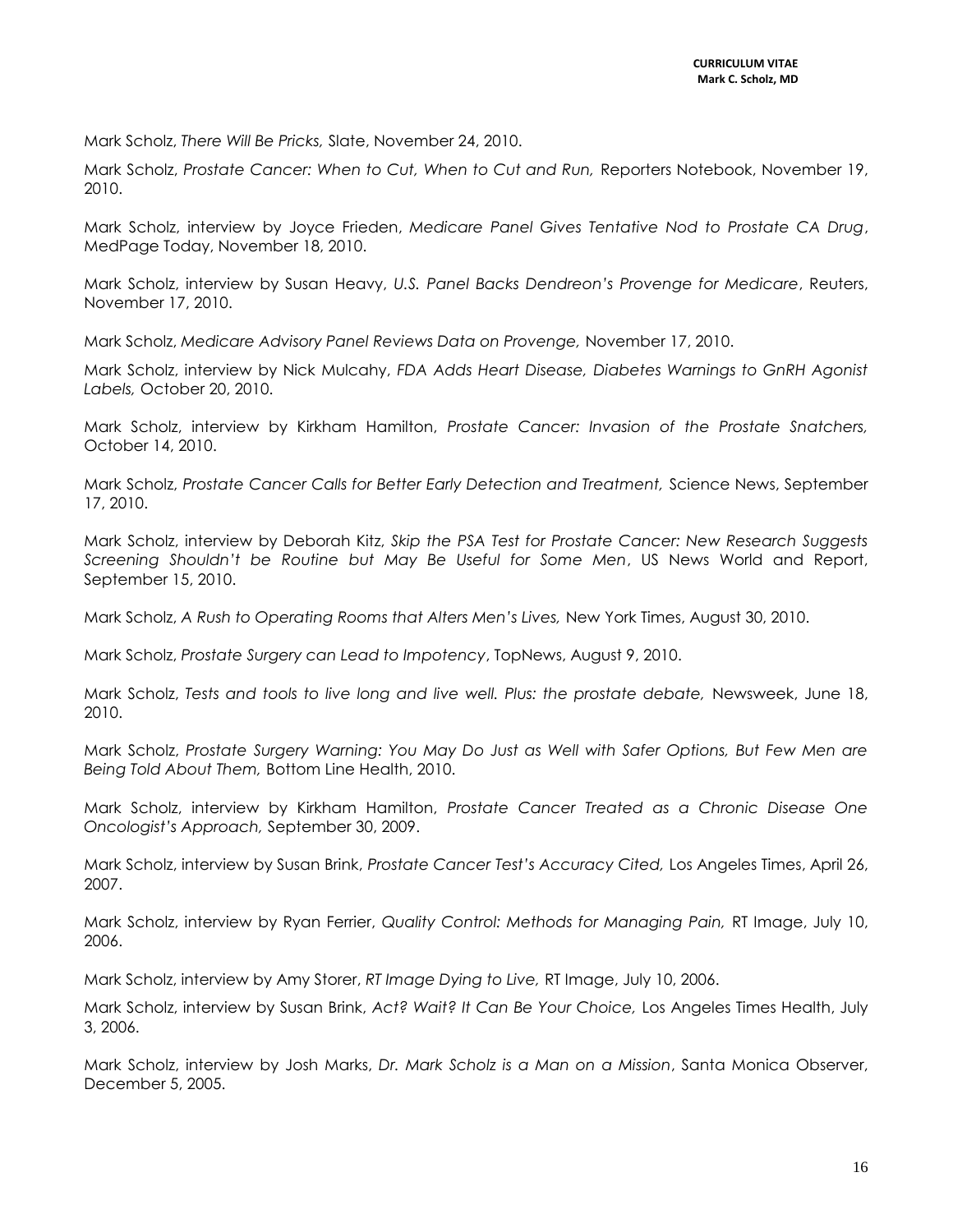Mark Scholz, interview by Lee Peterson, *Prostate Cancer Patients Asked to Weigh Treatments*, Daily Breeze October 10, 2005.

Mark Scholz, *Prostate Cancer Seminar Present Treatment Options*, Daily News, September 15, 2005.

Mark Scholz, *Prostate Cancer: the (not so) Simple Facts*, Men's Health, 2005.

#### **News Releases**

CNBC, "Google+ Hangout Discussion Today with Prostate Specialist, Mark Scholz, MD and Wirebuzzc.com for International Men's Health Month," news release, 14 June 2013. http://www.cnbc.com/id/100817005

Ventura County Star, "Task force: Cancer may be bad, treatment may be worse," news release, 24 June 2012. http://www.vcstar.com/news/2012/jun/24/task-force-cancer-may-be-bad-treatment-may-be/

AdMeTech Foundation, "ABC TV Hit Dancing with the Stars' Celebrities Support Prostate Cancer Awareness," news release, 9 September 2011. http://www.prnewswire.com/news-releases/abc-tv-hitdancing-with-the-stars-celebrities-support-prostate-cancer-awareness-129525363.html

Prostate Oncology Specialists, "Prostate Oncology Specialists Congratulates Dr. Richard Lam Named in Super Doctors®," news release, 16 August 2011. http://www.prnewswire.com/news-releases/prostateoncology-specialists-congratulates-dr-richard-lam-named-in-super-doctors-127888053.html

Prostate Oncology Specialists, "Prostate Oncology Specialists, Inc. Launches Prostate Snatchers - A Blog Featuring Posts by the Co-Authors of Invasion of the Prostate Snatchers," news release, 29 March 2011. http://www.prnewswire.com/news-releases/prostate-oncology-specialists-inc-launches-prostatesnatchers---a-blog-featuring-posts-by-the-co-authors-of-invasion-of-the-prostate-snatchers-118887209.html

Prostate Oncology Specialists, "Prostate Oncology Specialists Among First in the Nation to Treat Advanced Prostate Cancer Patients with PROVENGE," news release, 27 October 2010. http://www.prnewswire.com/news-releases/photos/prostate-oncology-specialists-among-first-in-thenation-to-treat-advanced-prostate-cancer-patients-with-provenge-105890468.html

### **Radio**

Mark Scholz, interview by Pat Campbell, *The Pat Campbell Show,* KFAQ, October 17, 2011.

Mark Scholz, interview by Jerry Doyle, *The Jerry Doyle Show*, Talk Radio Network, October 11, 2011.

Mark Scholz, interview by Bob Barrett and Nina Sax, *The Health Show,* WAMC-AM, October 6, 2011.

Mark Scholz, interview by Carole Marks and Michael Harrison, *A Touch of Grey,* October 4, 2011.

Mark Scholz, interview by Samir Taneja and Herb Lepor, *Men's Health*, Sirius XM Radio, September 28, 2011.

Mark Scholz, interview by Don Wagner, *Dr. Don Show,* KZZZ-AM, September 7, 2011.

Mark Scholz, interview by Michael Dresser, *Dresser After Dark,* BBS Radio, September 6, 2011.

Mark Scholz, interview by Mark Johnson, *Mark Johnson Show,* WDEV-AM, August 30, 2011.

Mark Scholz, interview by Dr. Israel Barken, PC-REF, August 30, 2011.

Mark Scholz, interview with Newsmax, October 18, 2010.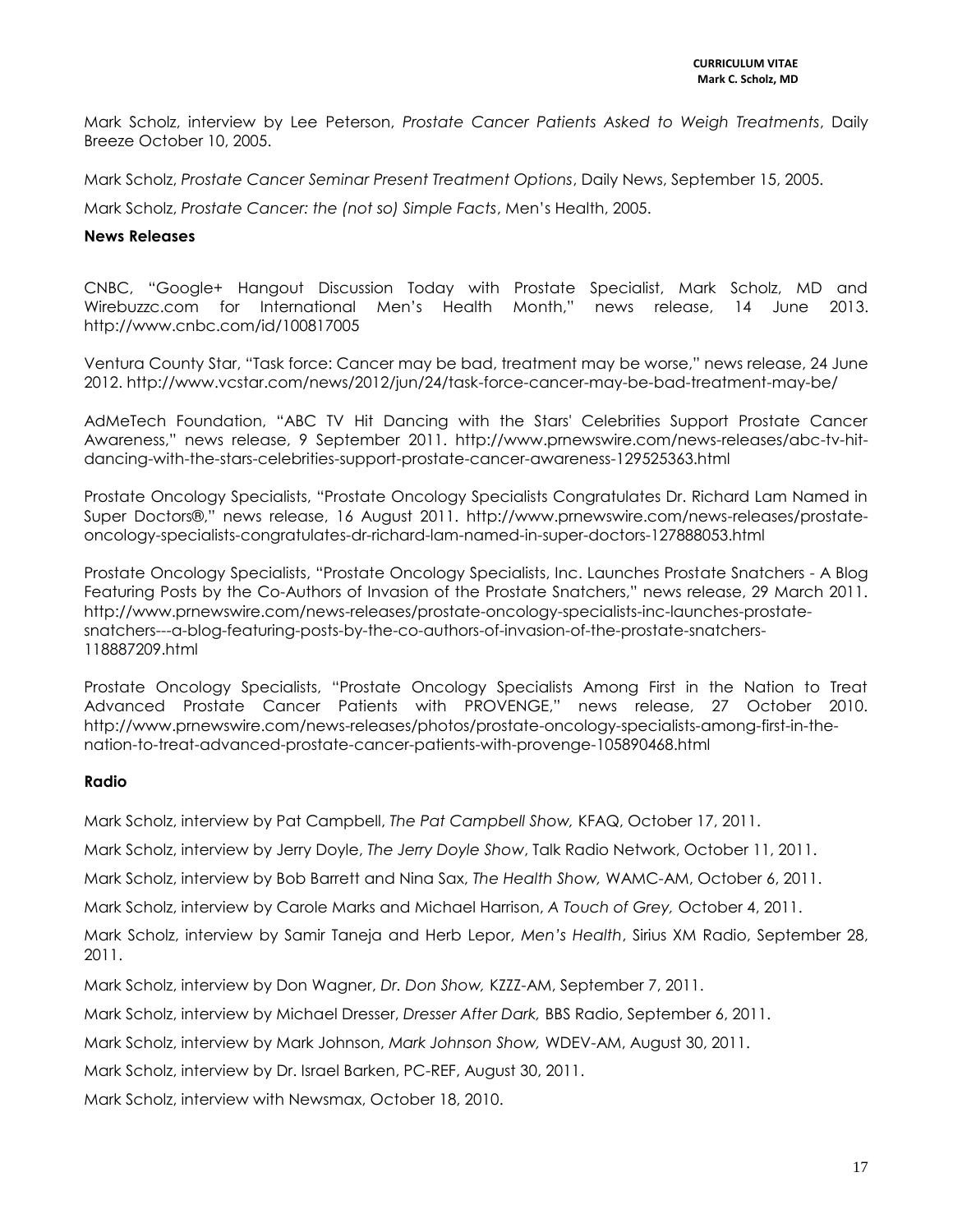Mark Scholz, interview by Ronald Hoffman, *Health Talk with Dr. Ronald Hoffman,* WOR radio, September 2, 2010.

Mark Scholz, interview by Deborah Kotz, US News & Report, August 4, 2010.

Mark Scholz, Danny Watson Show, *Newstalk ZB,* August 1, 2010.

Mark Scholz, interview by Ronald Hoffman, *Health Talk with Dr. Ronald Hoffman,* WOR radio, July 23, 2010.

Mark Scholz, interview by Dr. Israel Barken, PC-REF, 2010.

Mark Scholz, *Staying Healthy Today Radio, Prescription 2000*, October 12, 2009.

#### **Television and Videos**

"Invasion of the Prostate Snatchers with Mark Scholz", This Week in Oncology. 28 August 2012.

"Living with Advanced Prostate Cancer (ROYAL shade)", YouTube PCRI Channel. 25 July 2012.

"Breast Cancer Screening May Cause More Harm Than Good, Study Finds" *GMA Health, ABC News,* 8 December 2011.

"Blue September, The Oakland Raiders and Mark Scholz, MD." YouTube Blue September Channel. 25 August 2010. Television.

"Sesno Reports: Cancer Cures? 'Harry's Story'", *PBS Sesno Reports*. PBS. 8 September 2010. Television.

Mark Scholz, interview by Pippa Wetzell, *Breakfast News*, TVNZ, August 10, 2010.

Mark Scholz, *Inside E Street*, PBS, May 2, 2011.

Mark Scholz, interview by Jack Hanson, *Newsmaker*, Comcast, 2010.

Mark Scholz, *PBS Sesno Reports – 'Cancer Cures: Harry's Story'*, PBS, 2010.

### **Books**

Mark Scholz, MD and Ralph H. Blum, *Invasion of the Prostate Snatchers: No More Unnecessary Biopsies, Radical Treatment or Loss of Sexual Potency* (New York, NY: Other Press, 2010). Hardback.

Mark Scholz, MD and Ralph H. Blum, *Invasion of the Prostate Snatchers: No More Unnecessary Biopsies, Radical Treatment or Loss of Sexual Potency* (New York, NY: Other Press, 2011). Paperback.

Mark Scholz, MD and Ralph H. Blum. 2010. *Invasion of the Prostate Snatchers: No More Unnecessary Biopsies, Radical Treatment or Loss of Sexual Potency.* New York [New York]: Other Press. [http://www.otherpress.com/books.](http://www.otherpress.com/books) Electronic book. (Also available in print form).

### **Recognition and Awards**

Nautilus Book Award Gold Winner in Wellness/Prevention/Vitality, 2011. Ralph H. Blum, Mark Scholz, MD.